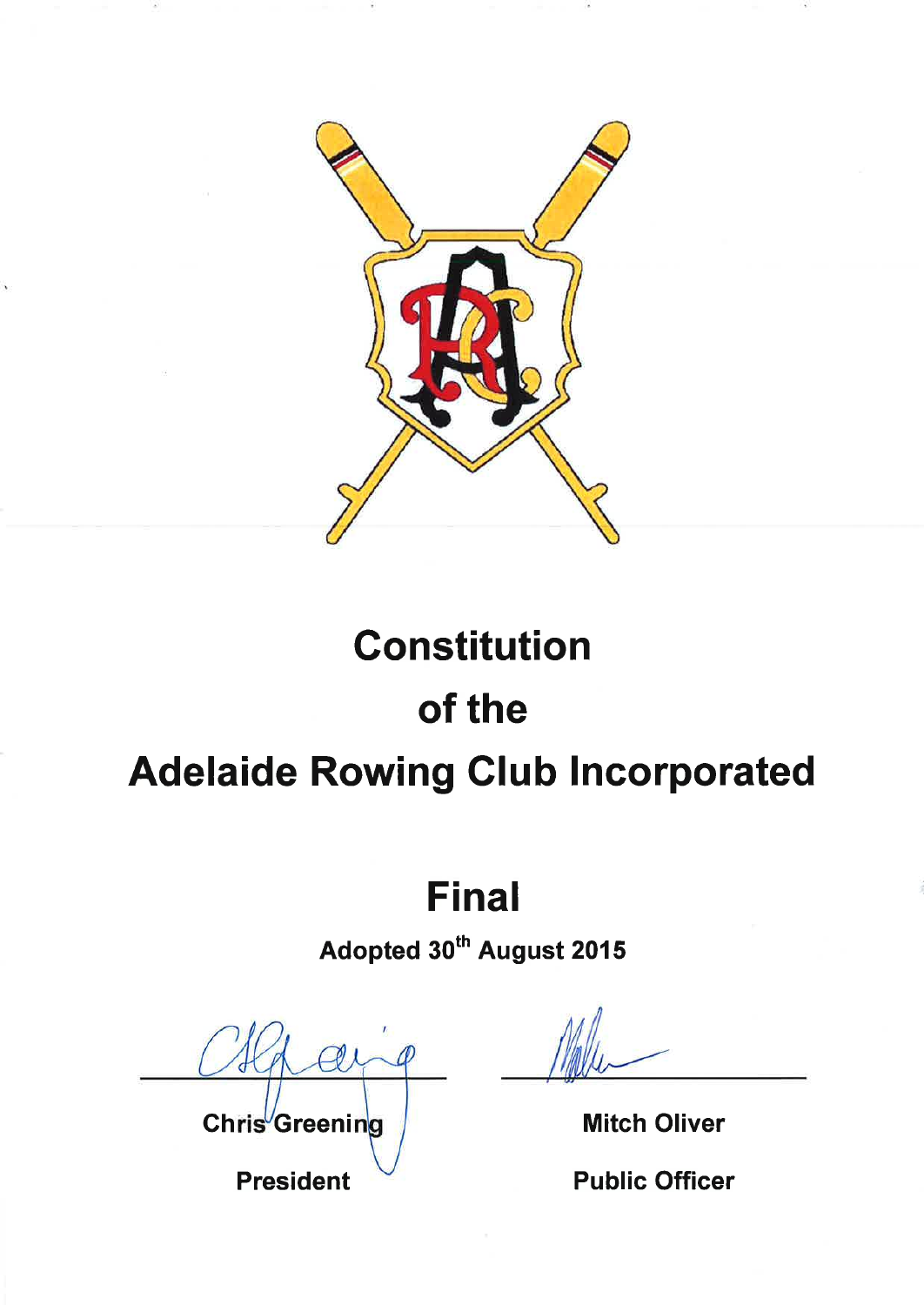# **Contents**

| 1  |  |
|----|--|
| 2  |  |
| 3  |  |
| 4  |  |
| 5  |  |
| 6  |  |
| 7  |  |
| 8  |  |
| 9  |  |
| 10 |  |
| 11 |  |
| 12 |  |
| 13 |  |
| 14 |  |
| 15 |  |
| 16 |  |
| 17 |  |
| 18 |  |
| 19 |  |
| 20 |  |
| 21 |  |
| 22 |  |
| 23 |  |
| 24 |  |
| 25 |  |
| 26 |  |
| 27 |  |
| 28 |  |
| 29 |  |
| 30 |  |
| 31 |  |
| 32 |  |
| 33 |  |
| 34 |  |
| 35 |  |
| 36 |  |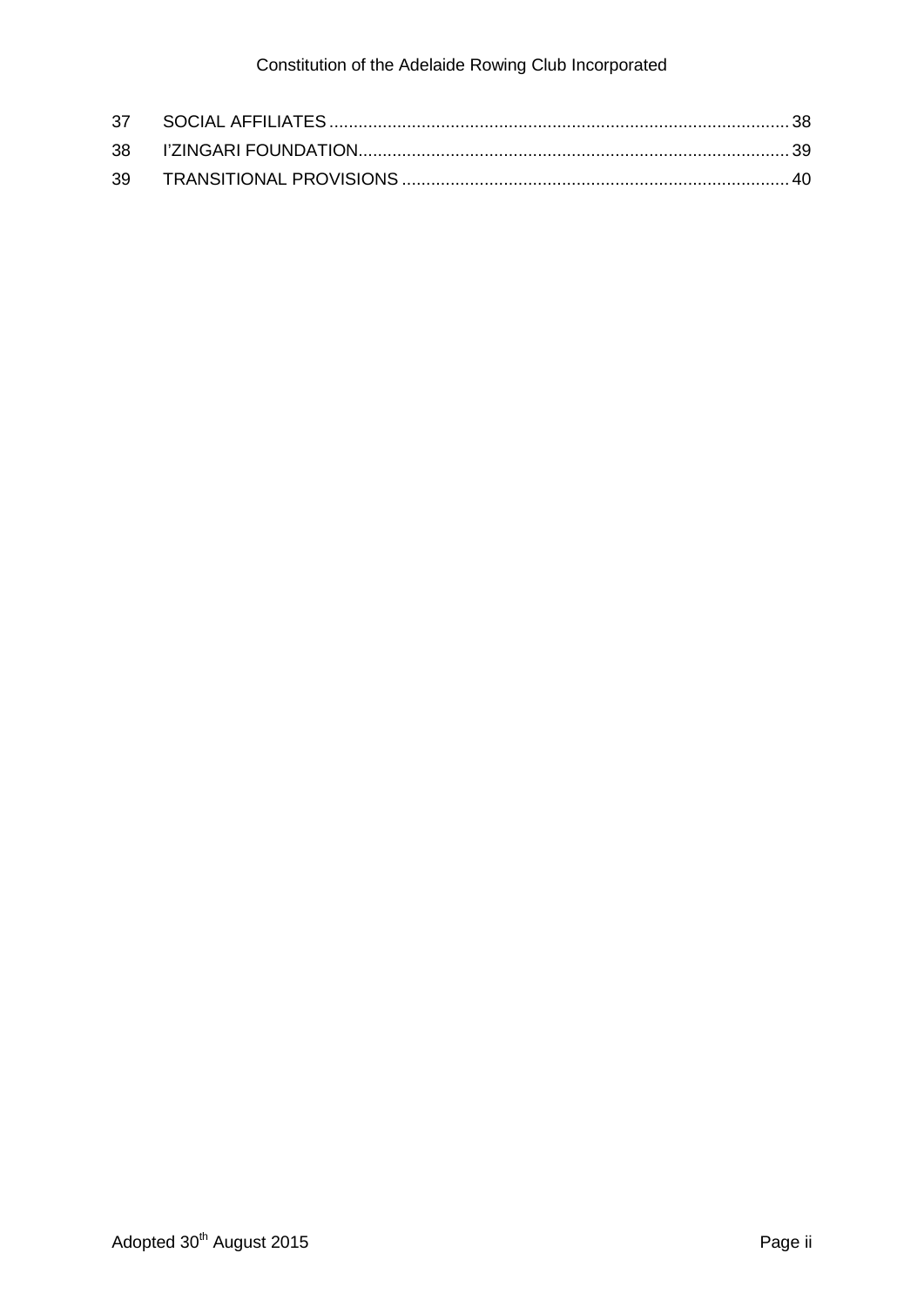# **ASSOCIATIONS INCORPORATION ACT 1985 (SA) CONSTITUTION**

of

Adelaide Rowing Club Incorporated

# <span id="page-3-0"></span>**1 NAME OF ASSOCIATION**

(a) The name of the incorporated association is "Adelaide Rowing Club Inc." ("Club").

# <span id="page-3-1"></span>**2 DEFINITIONS AND INTERPRETATION**

### **2.1 Definitions**

In this Constitution unless the contrary intention appears:

"**Act**" means the Associations Incorporation Act 1985 (SA).

"**Annual General Meeting**" ("**AGM**") means a meeting of the kind described in Clause 18(a).

"**Committee**" means the body consisting of the Committee Members and constituting the committee for the purposes of the Act.

"**Constitution**" means this constitution of the Club.

"**Committee Member**" means a member of the Committee and includes any person acting in that capacity from time to time in accordance with this Constitution.

"**Financial year**" means the year ending on the next 30 June following incorporation and thereafter a period of 12 months commencing on 1 July and ending on 30 June each year.

"**General Meeting**" means a general meeting of Members and includes the Annual General Meeting or any Special General Meeting.

"**Intellectual Property**" means all rights subsisting in copyright, business names, names, trademarks (or signs), logos, designs, equipment including computer software, images (including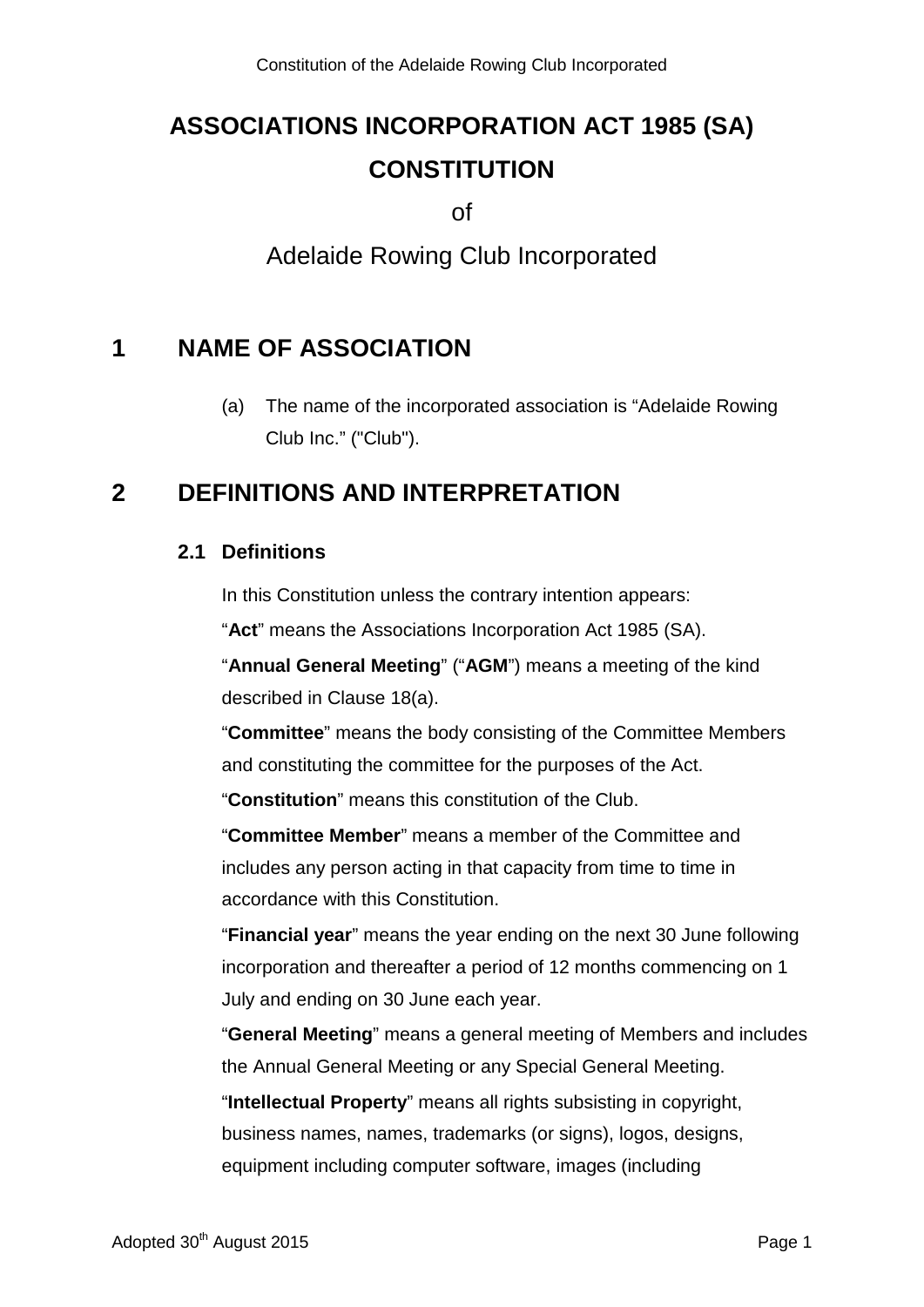photographs, videos or films) or service marks relating to the Club or any activity of or conducted, promoted or administered by the Club in South Australia.

"**Life Member**" means an individual appointed as a life member of the Club under Clause 5.

"**Member**" means a member for the time being of the Club.

"**Objects**" means the objects of the Club in Clause 3.

"**Ordinary Member**" means a person admitted as an ordinary member of the Club under Clause 5.

"**Ordinary Resolution**" means:

- (a) at a meeting of Members, a resolution passed at a General Meeting by a majority of Members present, entitled to vote and voting; or
- (b) at a meeting of the Committee or a committee of the Committee, a resolution passed by a majority of those present, entitled to vote and voting.

"**Regulation**" means a rule, regulation, by-law or policy made by the Committee under this Constitution.

"**Seal**" means the common seal of the Club.

"**Special General Meeting**" ("**SGM**") means a general meeting of Members convened in accordance with Clause 19.

"**Special Resolution**" means a resolution passed at General Meeting of the Members if:

- (a) at least 21 days written notice specifying the intention to propose the resolution as a special resolution has been given to all Members; and
	- (b) it is passed at a duly convened meeting of the Members by a majority of not less than three-quarters of Members present, entitled to vote and voting.

"**Sport**" means the sport of Rowing.

"**SSO**" means Rowing South Australia Incorporated.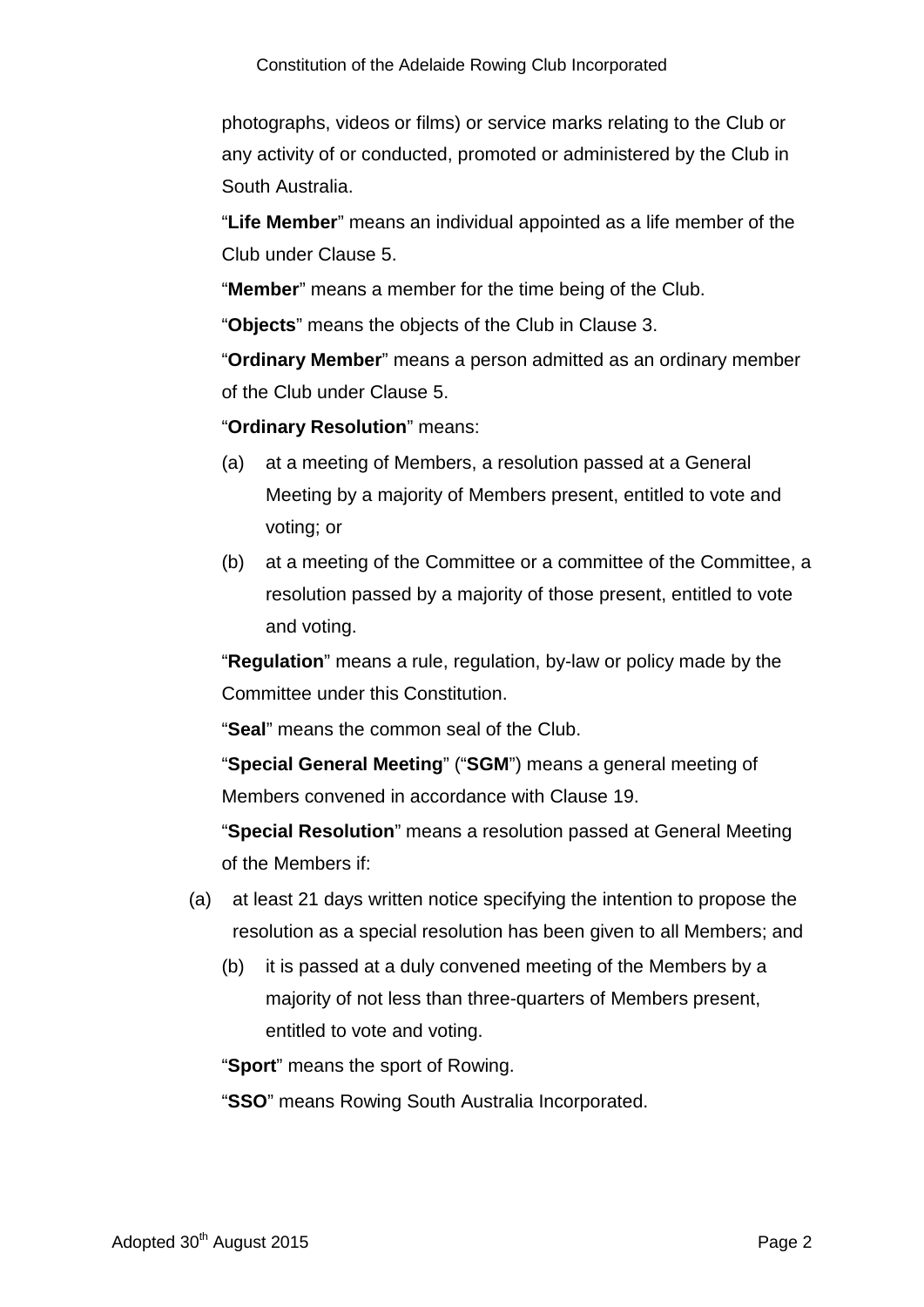## **2.2 Interpretation**

In this Constitution:

- (a) a reference to a function includes a reference to a power, authority and duty;
- (b) a reference to the exercise of a function includes, where the function is a power, authority or duty, a reference to the exercise of the power or authority of the performance of the duty;
- (c) words importing the singular include the plural and vice versa;
- (d) words importing any gender include the other genders;
- (e) persons include corporations and bodies politic;
- (f) references to a person include the legal personal representatives, successors and permitted assigns of that person;
- (g) a reference to a statute, ordinance, code or other law includes regulations and other statutory instruments under it and consolidations, amendments, re-enactments or replacements of any of them (whether of the same or another legislative authority having jurisdiction); and
- (h) unless the contrary intention appears, a requirement that something is in writing will be met if it is produced by electronic, photographic, lithographic or other means by which it can readily be read and reproduced.

### **2.3 Resolutions**

Where this Constitution requires or permits a decision to be made or a resolution to be passed by a General Meeting, the Committee or a subcommittee of the Committee, the decision may be made or the resolution may be passed by Ordinary Resolution unless either this Constitution or the Act requires otherwise.

### **2.4 The Act**

(a) Words and phrases which are defined in the Act and which are not specifically defined in Clause 2.1 above have the same meanings in this Constitution as they do in the Act.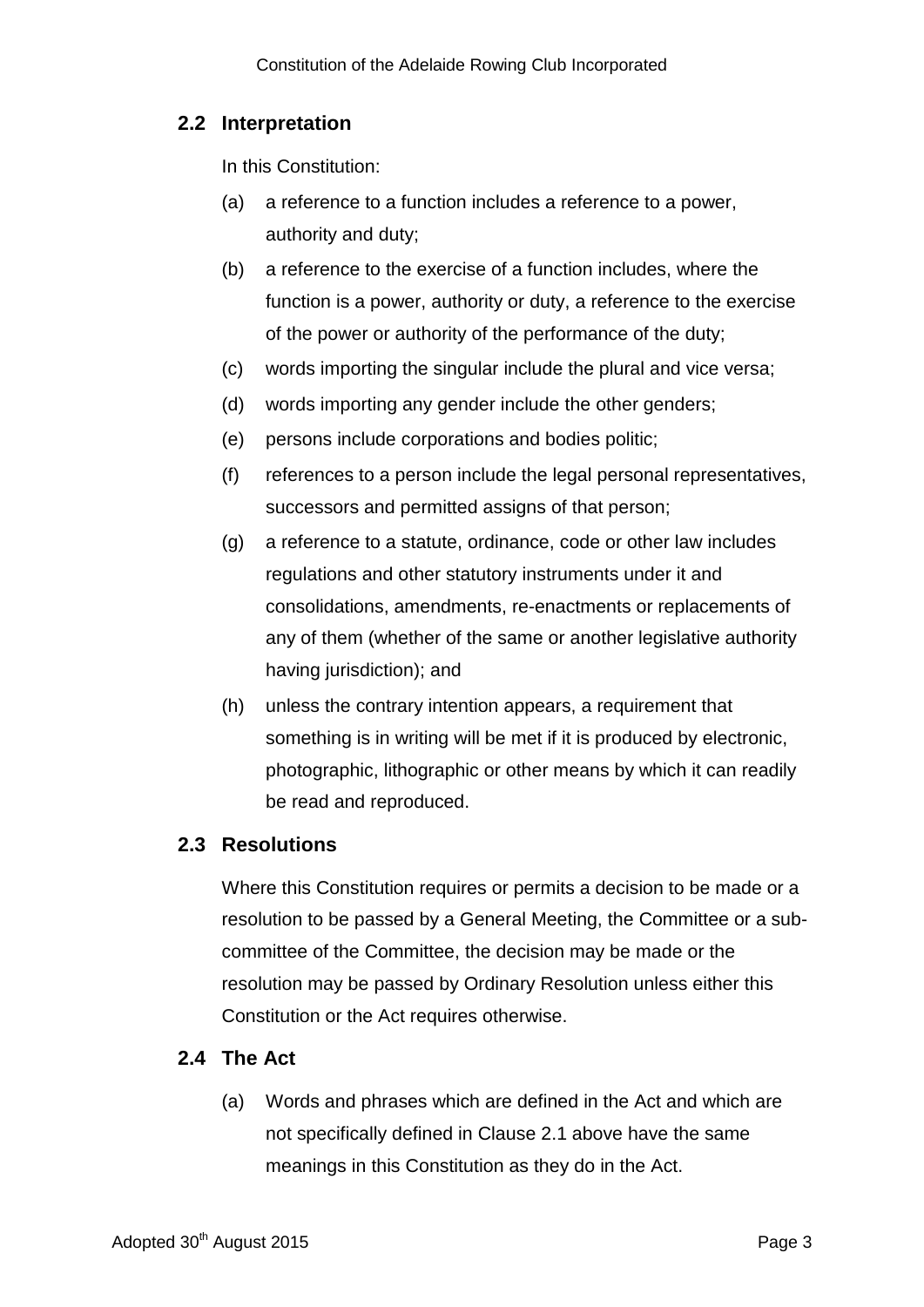(b) Model rules under the Act are expressly displaced by this Constitution.

# <span id="page-6-0"></span>**3 OBJECTS OF THE CLUB**

The Objects of the Club are to:

- (a) Encourage, promote and advance the Sport throughout South Australia;
- (b) Enter teams of Members in competitions in the Sport;
- (c) Maintain a culture that fosters and supports all Members to reach their full potential;
- (d) Host social events in support of the Sport;
- (e) Affiliate with the SSO;
- (f) Enhance the reputation of the Sport and maintain the standards of play and behaviour of Members; and,
- (g) Undertake and or do other things or activities which are necessary, incidental or conducive to the advancement of these Objects.

# <span id="page-6-1"></span>**4 POWERS OF THE CLUB**

For furthering the Objects, the Club has:

(a) The specific rights, powers and privileges conferred on it by section 25 of the Act.

# <span id="page-6-2"></span>**5 MEMBERS**

### **5.1 Categories of Members**

The Members of the Club consist of:

- (a) Life Members;
- (b) Ordinary Members; and
- (c) Temporary Members.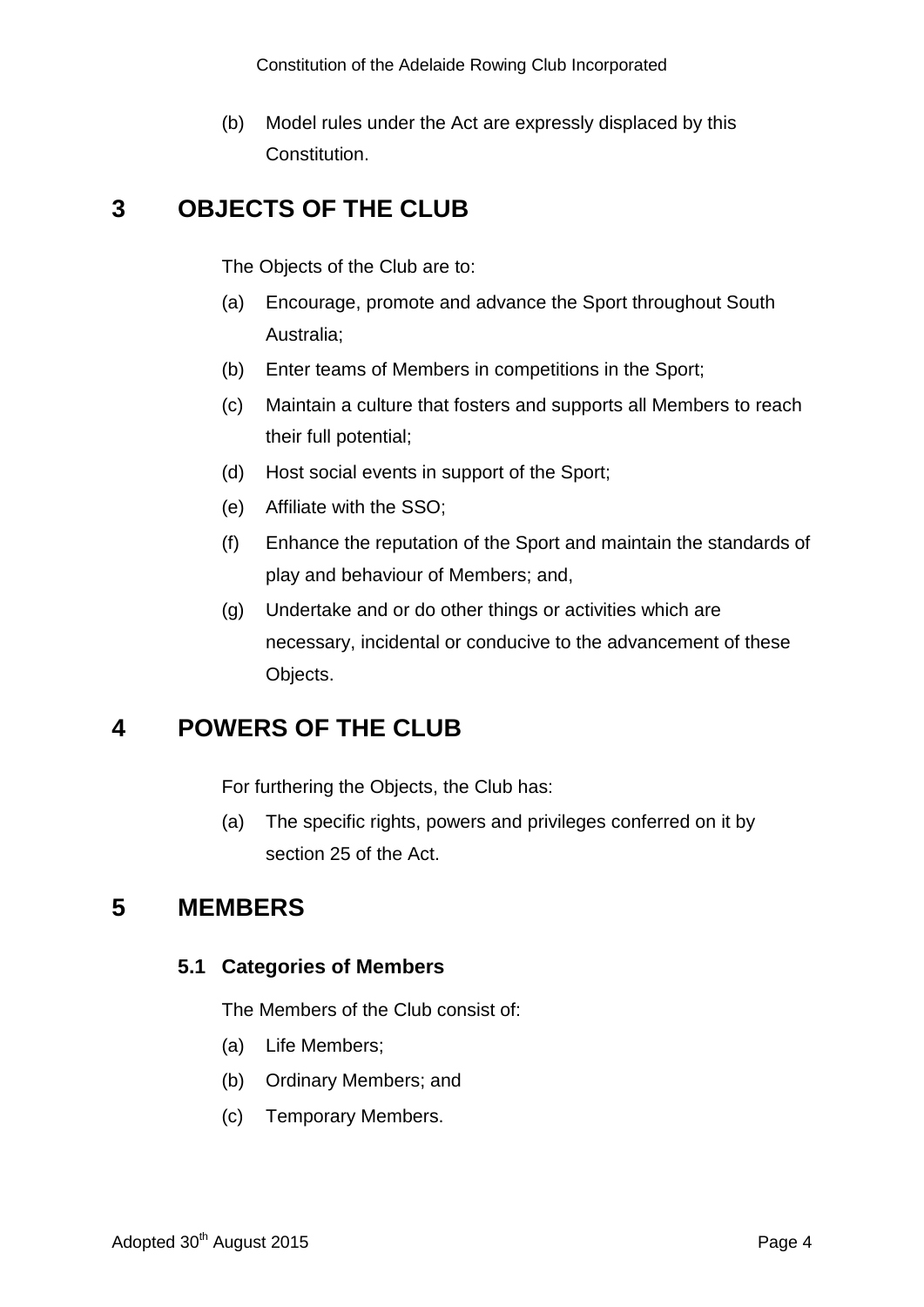### **5.2 Admission of Members**

- (a) A candidate for membership must apply to the Committee in writing.
- (b) The application must:
	- (i) Be in a form approved by the Committee;
	- (ii) Contain full particulars of the name and address and contact details of the applicant; and
	- (iii) Contain any other information prescribed by Regulation for an application for membership.
- (c) The Committee Members may accept or reject an application whether the applicant has complied with the requirements in Clause 5.2 (b) or not. In the event that there are two (2) or more Committee Members objecting to the application, the application shall be rejected. The Committee Members are not required, nor can they be compelled to provide, any reason for rejection.
- (d) Membership begins on the later to occur of:
	- (i) Acceptance of the application by the Committee Members; or
	- (ii) Payment of any fees payable by the new Member.

### **5.3 Ordinary Members**

- (a) There are three (3) categories of Ordinary Members:
	- (i) Active Members;
	- (ii) Gym Members; and,
	- (iii) Non-Active Members.
- (b) Active Members are entitled to
	- (i) Use the Club's fleet of boats and equipment, and,
	- (ii) Represent the Club by competing in regattas and other competitions (subject to being registered with the SSO and having paid any necessary competition entry fees)
- (c) Gym Members are entitled to use the Club's gym equipment, but are not permitted to use the Club's boats or represent the Club in competition.
- (d) Non-Active Members have no equipment usage rights.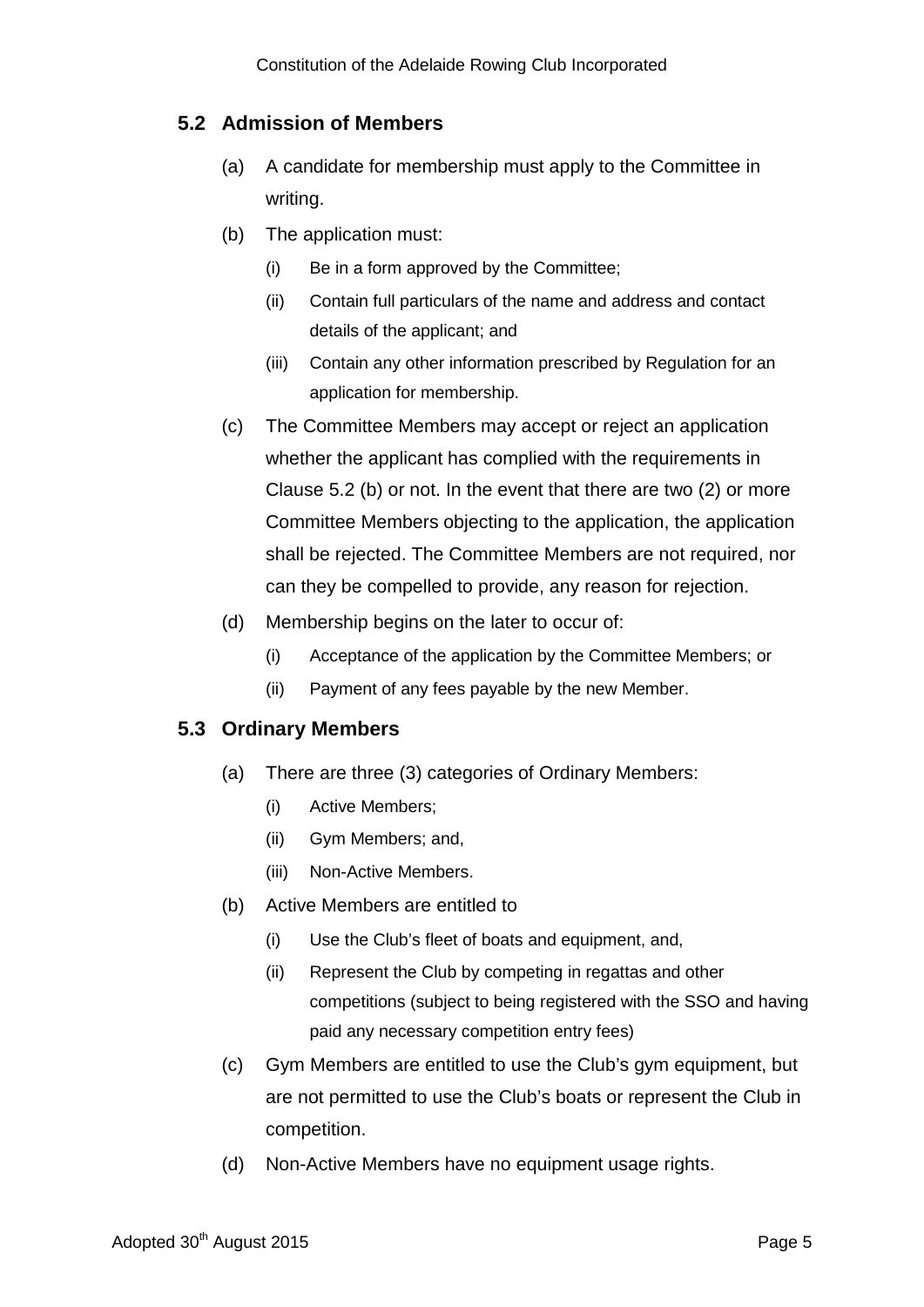### **5.4 Life Members**

- (a) There are two (2) categories of Life Members:
	- (i) Honorary Life Members, and,
	- (ii) Paid Life Members
- (b) Honorary Life Membership is the highest honour that can be bestowed by the Club for longstanding and valued service to the Sport in South Australia.
- (c) Any Member may recommend a person for Honorary Life Membership by notice in writing to the Committee. A recommendation made under this Clause must include a written report outlining the history of services of the nominee.
- (d) A person may only be appointed as an Honorary Life Member only by Special Resolution put to an Annual General Meeting by the Committee.
- (e) A Life Member has all the rights of an Active-category Ordinary Member.
- (f) A Life Member cannot be required to pay the fees or subscriptions described under Clause 8. However, a Life Member may be required to pay SSO registration, competition entry or other fees required to play in a team representing the Club.
- (g) Paid Life Members prior to the 6th day of August 1995 will continue to be acknowledged as such.
- (h) In general, Paid Life Membership shall not be offered. However, the Committee may recommend that the Club offer Paid Life Membership for a limited period of time in order to raise funds for a specific purpose that the Committee believes is in the long-term interests of the Club.
	- (i) The Committee shall only make such a recommendation as an action of last resort once all other avenues to raise the requisite funds have been exhausted.
	- (ii) Without unduly limiting the use of this Clause 5.4 (h), purposes worthy of considering opening the Paid Life Membership may include: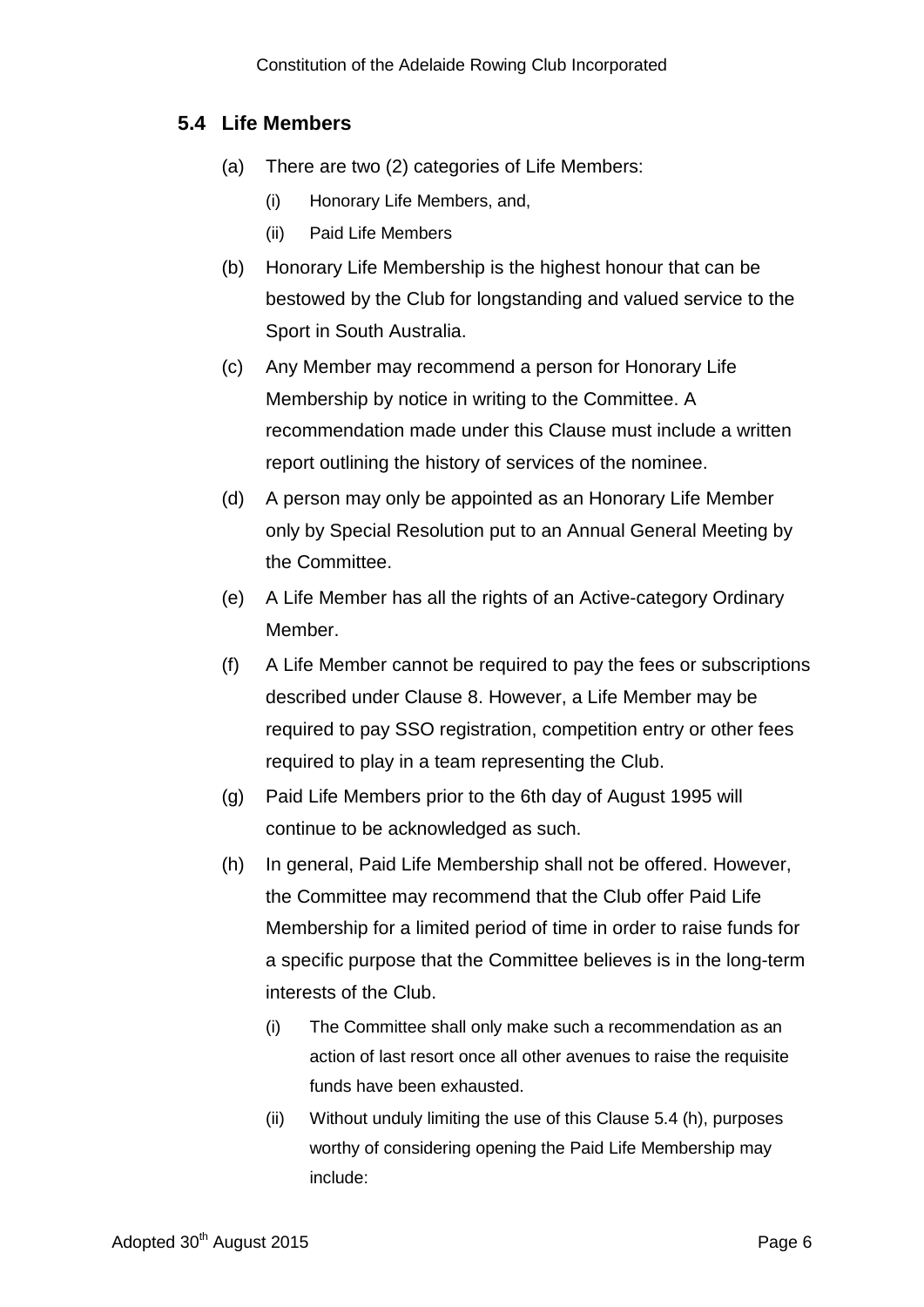- *i. Purchase of real estate;*
- *ii. Major re-building or renovation activity; or,*
- *iii. Lump-sum payment of a rental lease of at least 20 years duration.* The use of Paid Life Membership revenue to purchase of boats, vehicles, oars, and other minor capital items shall not be considered.
- (iii) The Committee may not offer Paid Life Membership without the approval of the Membership by way of a Special Resolution of the Members in General Meeting. Such a resolution must specify the following information in detail:
	- *i. The purpose for which the Committee wishes to raise funds for (the 'Purpose');*
	- *ii. The total amount of funds required to be raised;*
	- *iii. The lump-sum amount to be paid per Paid Life Membership; and,*
	- *iv. The total number of Paid Life Memberships to be offered;*
- (iv) The revenue received from any uptake of Paid Life Membership may only be applied directly to the specific Purpose outlined in the Special Resolution.
- (v) The amount to be paid to achieve Paid Life Membership shall not be less than fifteen (15) times the current Active Membership rate.
- (vi) Once the terms of the Paid Life Membership offer have been approved by Special Resolution in a General Meeting, the Committee may call for Applications for Paid Life Membership with a closing date not more than 42 days after the date of the General Meeting.
- (vii) Applicants for Paid Life Membership must be current Members (excluding Temporary Members) with at least two (2) years continuous membership of the Club.
- (viii) All applications for Paid Life Membership shall be made in writing, and be nominated and seconded by current Members other than the Applicant.
- (ix) The Committee shall advise all applicants of the outcome of their application in writing as soon as possible.
- (x) In the event that upon the closing date for applications, the number of applications exceeds the number of Paid Life Memberships to be offered, the Committee shall review the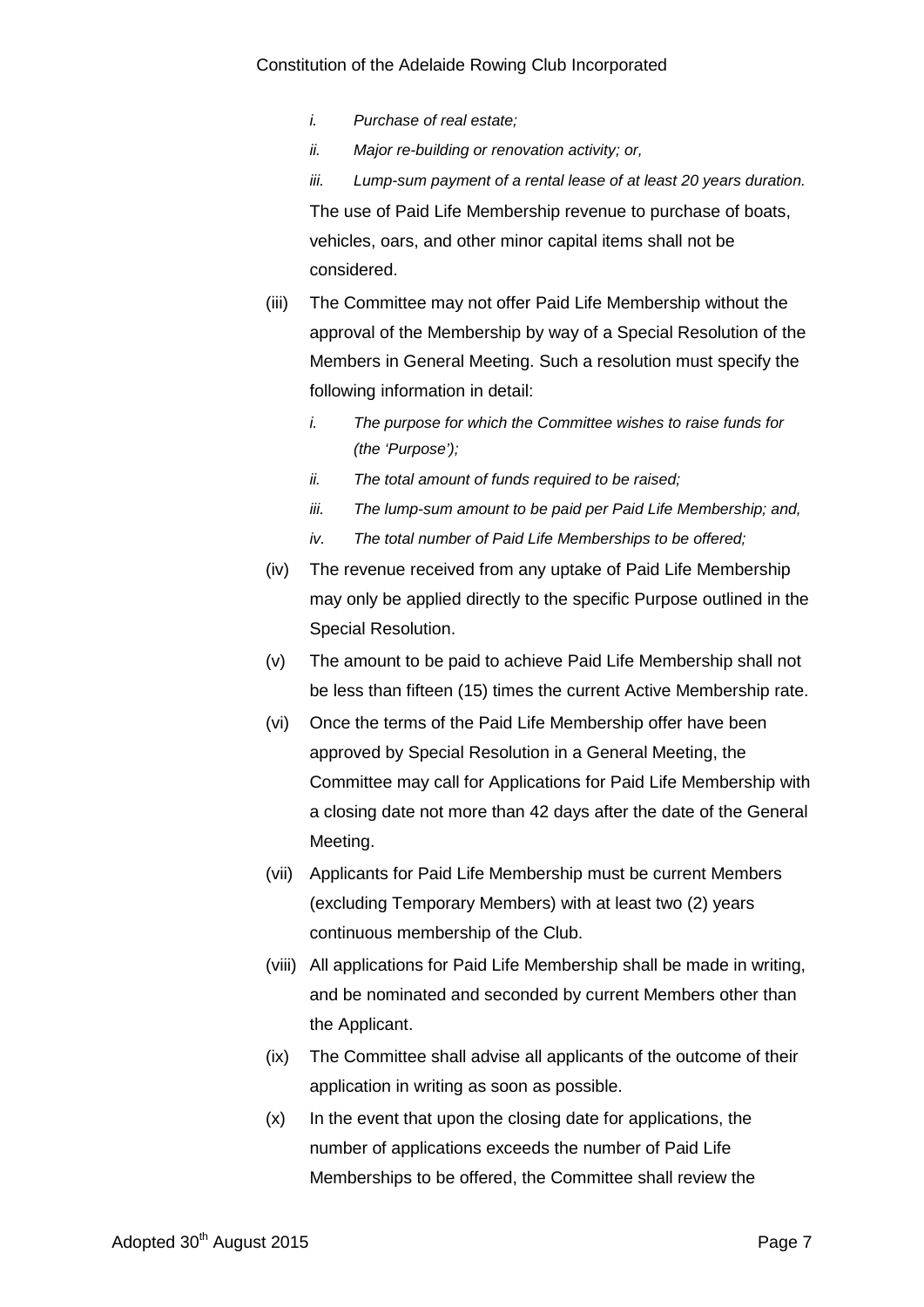applications in detail, and at their absolute discretion by way of resolution if necessary, select the successful applications for Paid Life Membership, with all excess applications to be declined. The Committee shall not be bound by any specific criteria when considering applications.

- (xi) In the event that upon the closing date for applications, the number of applicants is less than the number of Paid Life Memberships to be offered, than the Committee may extend the closing date for applications by up to 28 days. If after one extension, there is still an insufficient number of applications received, then the Committee must resolve within seven (7) days to either:
	- *i. Accept the all applications received to date for Paid Life Membership and obtain sufficient funds from another source to make up the shortfall required to fulfil the Purpose; or,*
	- *ii. Abandon the Purpose for which the funds are to be raised, in which case, the Special Resolution authorising Paid Life Membership shall be automatically voided and all applications received for Paid Life Membership shall lapse immediately.*

If any doubt exists regarding the Club's ability to undertake the Purpose, then the Committee is obliged to abandon the Purpose.

(xii) Upon notification of a successful application for Paid Life Membership, the Applicant has fourteen (14) days to make the lump-sum payment. No credit shall be afforded for Ordinary Membership subscriptions already paid. The status as Paid Life Member shall take effect upon receipt of payment in full. Should an Applicant fail to pay the lump sum amount in time, the Committee may rescind the offer to the Applicant and offer Paid Life Membership to any other Member as it sees fit under the same terms.

### **5.5 Obligations of Members**

Each Member must:

(a) Treat all staff, contractors, representatives and other Members of the Club and the SSO with respect and courtesy at all times;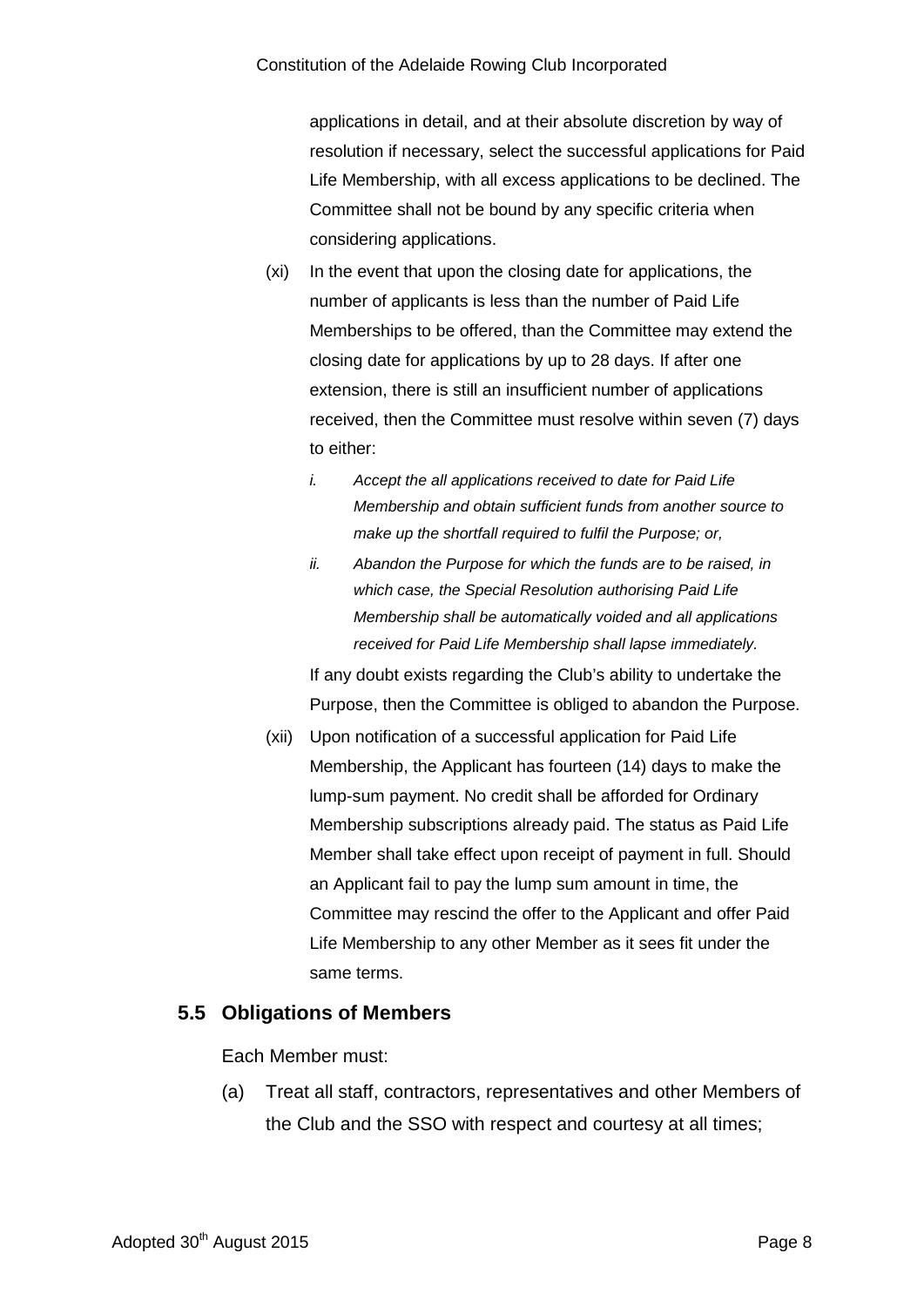- (b) Maintain and enhance the standards, quality and reputation of both the Club and the Sport; and,
- (c) Not act in a manner unbecoming of a Member or prejudicial to the Objects or the interests or reputation of the Club, the SSO or the Sport.

### **5.6 Register of Members**

- (a) The Club must keep and maintain a register of Members in accordance with the Act.
- (b) In addition to the information required by the Act, the Register may contain such other information as the Committee considers appropriate.
- (c) Members must provide the Club with the details required by the Club to keep the register complete and up to date.

### **5.7 Effect of Membership**

- (a) This Constitution constitutes a contract between each of the Members and the Club and each Member is bound by this Constitution and the Regulations.
- (b) Each Member is also bound by the rules and regulations governing the competitions in which the Member participates.
- (c) Each Member authorises the Club to apply on the Member's behalf for the Member to be admitted to membership of the SSO.

### **5.8 Temporary Members**

- (a) Temporary Members include the following:
	- (i) Participants in short term rowing programs that are organised by the Club, including, but not limited to, the following:
		- *i. Learn-to-Row Program participants*
		- *ii. Intermediate Program participants*
		- *iii. Winter School Rowing Program participants*
	- (ii) Members of Rowing Clubs which enjoy a Reciprocal Membership Agreement with the Club under Clause 36.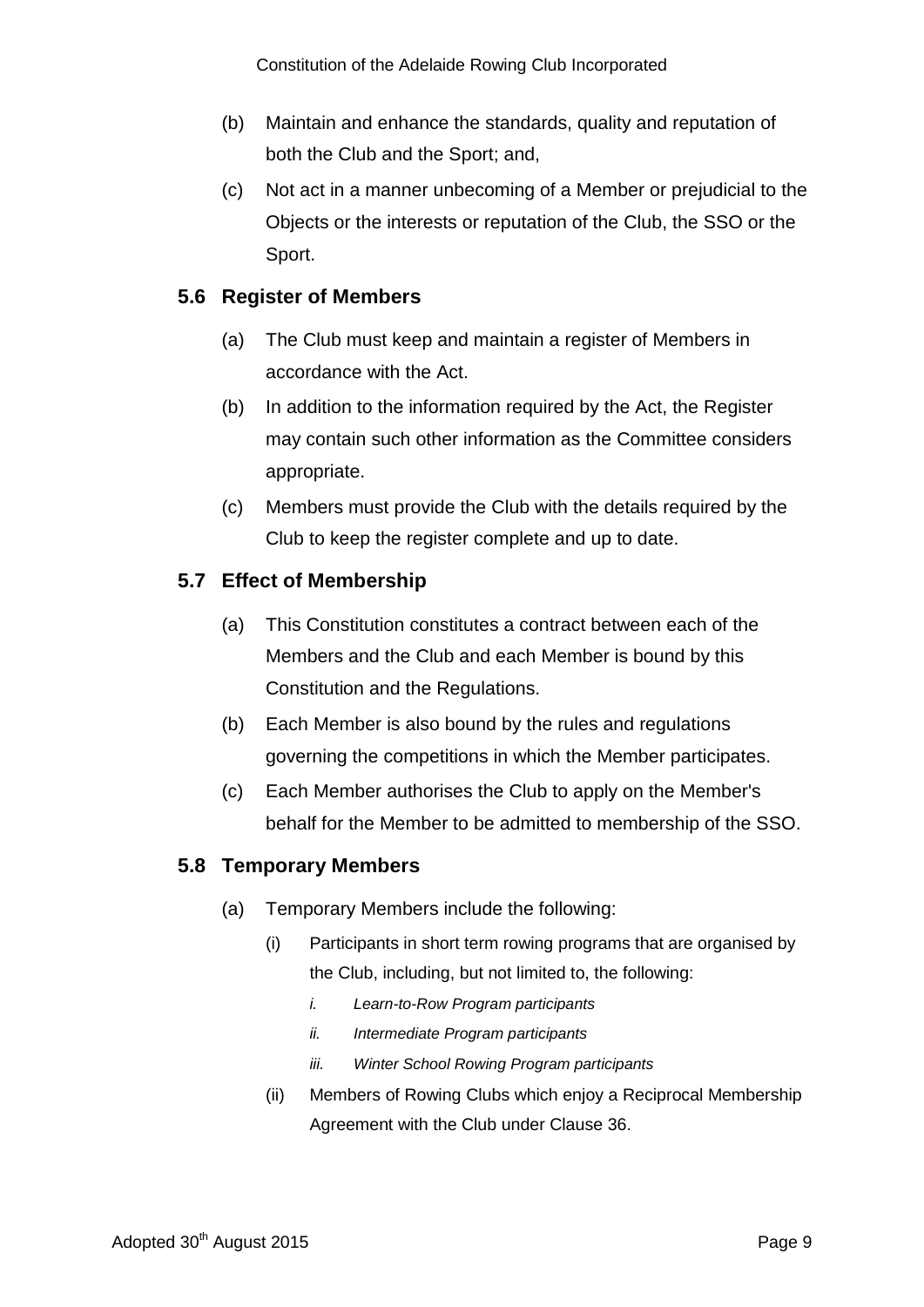- (iii) Prospective members, visitors and other persons temporarily making use of the Club's fleet and gym equipment with the permission of the Captain.
- (b) Temporary Members may only use the Club's equipment and facilities under the direct supervision of another non-temporary Member of the Club.
- (c) Temporary Members are not entitled to vote at General Meetings or to hold a Committee Position.

# <span id="page-12-0"></span>**6 CESSATION OF MEMBERSHIP**

### **6.1 General**

- (a) A Member ceases to be a Member of the Club if:
	- (i) The Member dies;
	- (ii) The Member resigns from membership in accordance with Clause 6.2;
	- (iii) The Member fails to discharge any financial obligation to the Club within such time as may be prescribed or approved by the Committee; or
	- (iv) The Member is expelled from the Club under Clause 6.3.

### **6.2 Notice of Resignation**

(a) A Member may resign from membership of the Club on one month's notice in writing to the Club. A resigning Member is liable for any outstanding fees or subscriptions which may be recovered as a debt due to the Club.

### **6.3 Expulsion for Breach**

(a) Subject to Clause 6.3(c) but despite anything contained in any Regulation made under Clause 7(a), the Committee may expel a Member from membership of the Club if, in the opinion of the Committee, the Member has materially breached any of its obligations under this Constitution or the Regulations.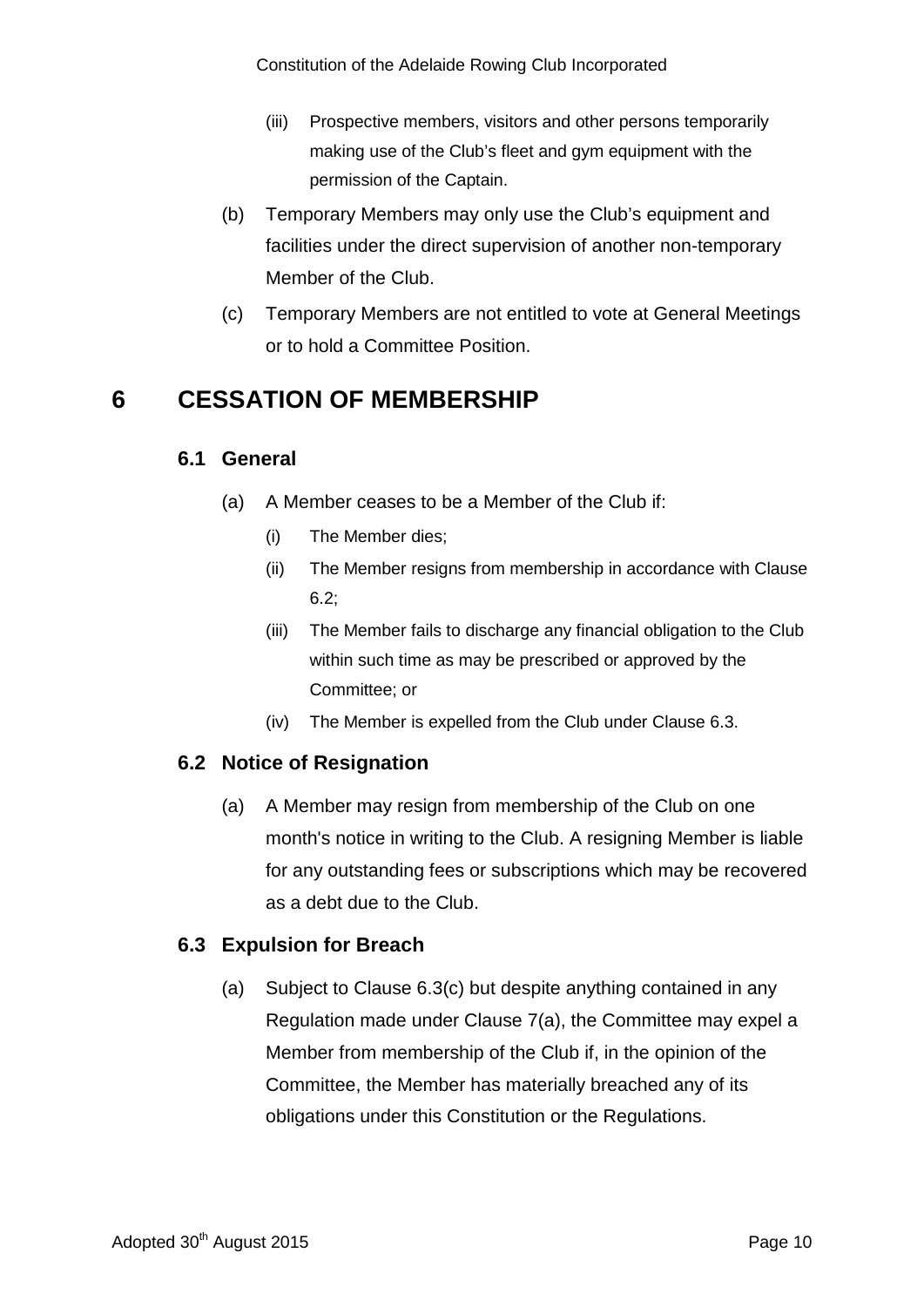- (i) Particulars of the matter shall be communicated to the Member at least seven days before the meeting of the Committee at which the matter will be determined.
- (ii) The determination of such a Committee meeting shall be taken by secret ballot, and if three-quarters of the votes shall decide that he or she has merited expulsion, he or she shall forthwith cease to be a Member of the Club or be suspended as the decision may require.
- (iii) The determination of the Committee shall be communicated to the Member.
- (b) The Committee may, in its discretion, convene a judiciary committee under Clause 7(c) to hear and determine an allegation that a Member has materially breached one or more of its obligations under this Constitution or the Regulations and to make recommendations to the Committee about the appropriate consequences of its findings. The Committee may rely on the findings and recommendations of the judiciary committee.
- (c) A member may not be expelled under Clause 6.3(a) unless the Member has been afforded natural justice.
- (d) It shall be open to a Member to appeal to the Club in General Meeting against the expulsion. The intention to appeal shall be communicated to the secretary or public officer of the Club within 14 days after the determination of the Committee has been communicated to the Member.
- (e) In the event of an appeal under Clause 6.3 (d), the appellant's Membership of the Club shall not be terminated unless the determination of the Committee to expel the Member is upheld by the Members of the Club in General Meeting after the appellant has been given the opportunity to be heard by or make a written submission to the Members of the Club present at the General Meeting at which the appeal is to be considered. In the event of the determination of the Committee being upheld, the Membership will be terminated at the date of the General Meeting at which the appeal was considered.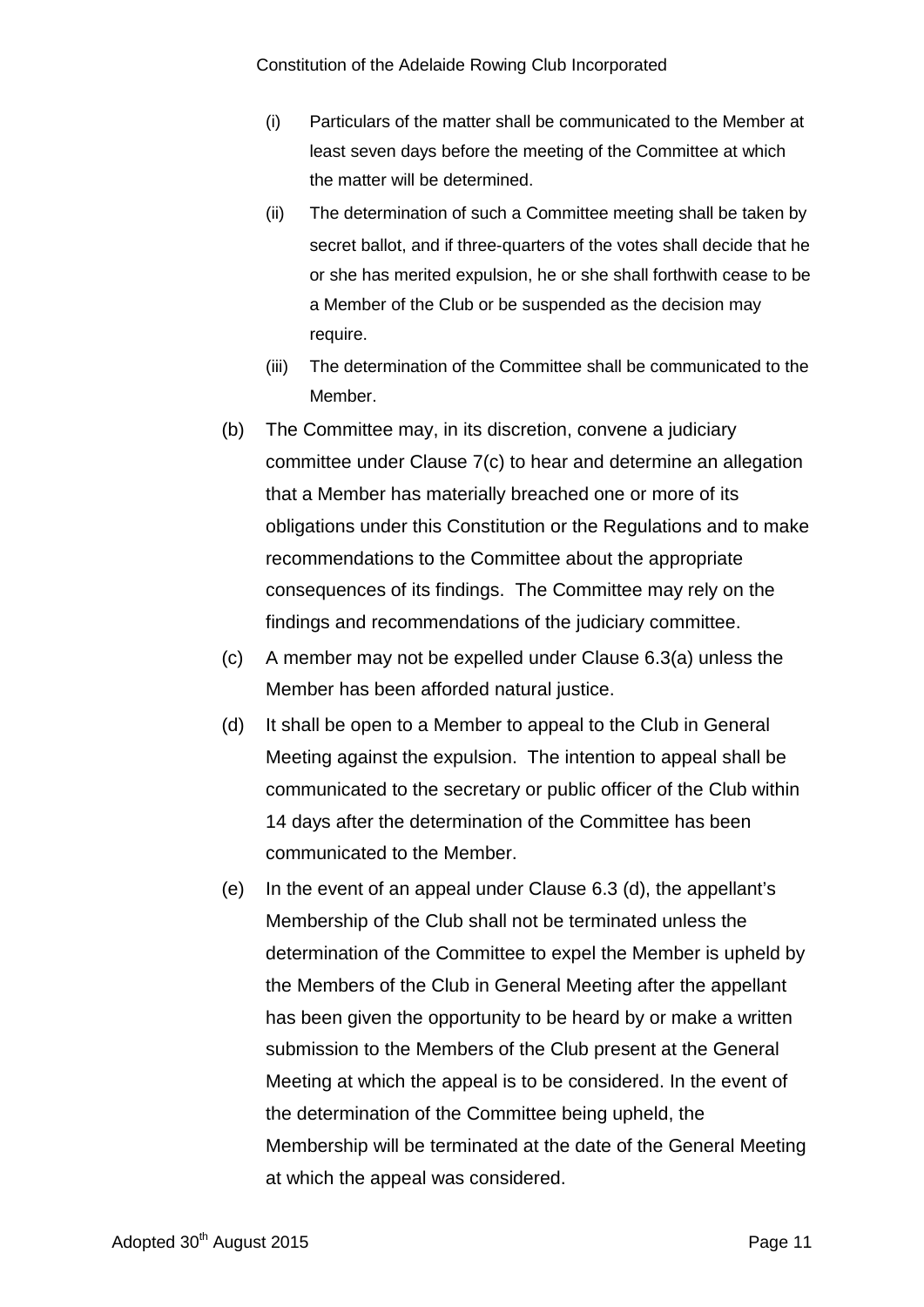## **6.4 Return of Property**

(a) A Member who ceases to be a Member must not thereafter use any property of the Club (including, without limitation, its Intellectual Property) and must immediately return to the Club all of the Club's keys, documents, records or other property in the possession, custody or control of the former Member, including documents stored by the former Member in electronic form.

### **6.5 Membership may be Reinstated**

- (a) Nothing in this Clause 6 prevents a former Member from applying for readmission to Membership, but, in considering the readmission application, the Committee is entitled to take into account the facts and circumstances in which the prior membership (or memberships) ceased.
- (b) Membership which has ceased under this Clause 6 may be reinstated at the discretion of the Committee without an application having been made under Clause 6.5(a), with such conditions as it deems appropriate.

#### **6.6 Refund of Membership Fees**

(a) Membership fees or subscriptions paid by the former Member may, at the Committee's discretion, be refunded on a pro-rata basis to the Member on cessation of the membership.

# <span id="page-14-0"></span>**7 DISCIPLINE**

- (a) The Committee may make Regulations governing the hearing and determination of disputes, protests or complaints by or against Members or Participants and any other matter involving the enforcement of this Constitution or the Regulations against Members or Participants.
- (b) A Regulation made under Clause 7(a) may:
	- (i) Provide for one or more judiciary committees or tribunals to hear and resolve cases falling under Clause 7(a);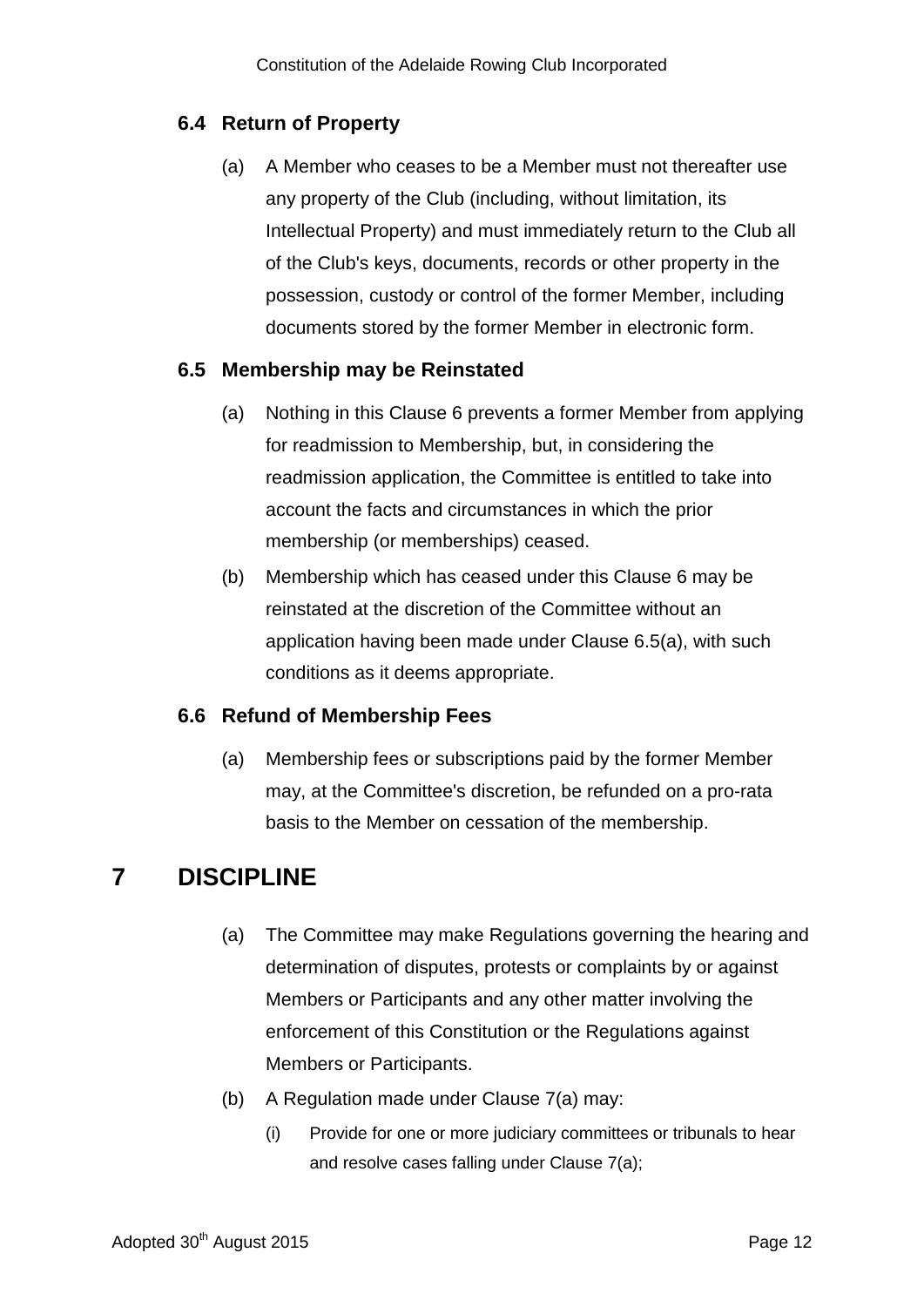- (ii) Prescribe penalties for breaches of this Constitution or the Regulations;
- (iii) Invest a judiciary committee or tribunal with power to suspend Members and impose penalties;
- (iv) And otherwise prescribe the procedures for dealing with cases falling under Clause 7(a).
- (c) Despite any Regulation made under Clause 7(a), the Committee may itself deal with any disciplinary matter referred to it or appoint a judiciary committee to do so.
- (d) All proceedings relating to cases falling under Clause 7(a) must be conducted according to the rules of natural justice.
- (e) In the event of a Member being suspended from the Club, the rights and privileges of that Member shall be relinquished for the duration of the suspension. The Member shall not be permitted to use the Club's fleet or equipment, attend social events, enter the Clubrooms or boatshed, or represent the Club. Suspension does not absolve the suspended Member from any financial obligations that the Member may owe to the Club over the duration of the suspension.
- (f) The duration of a suspension shall be at the discretion of the Committee, up to a maximum duration of one (1) year.

# <span id="page-15-0"></span>**8 SUBSCRIPTIONS AND FEES**

- (a) The Committee will:
	- (i) Recommend annual membership subscriptions for the following year to the membership for approval by Ordinary Resolution at the Annual General Meeting or a duly convened Special General Meeting.
	- (ii) Fix such other fees or levies as the Committee considers prudent for the effective and sustainable management of the affairs of the Club; and
	- (iii) Determine the time for and manner of payment of the subscriptions, fees and levies by Members to the Club.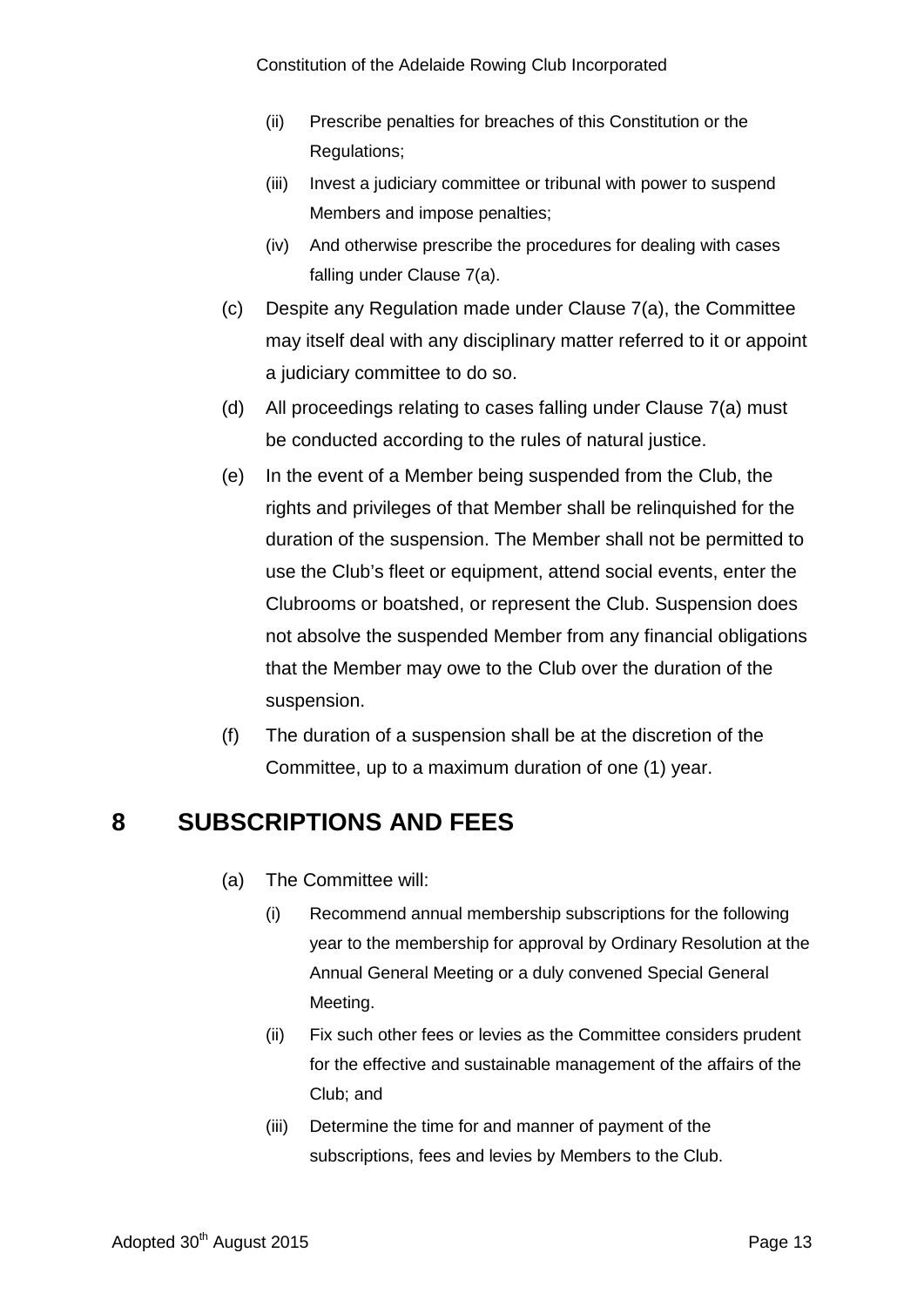- (b) On admission to membership, a new Member must pay the current full year's subscription in a single lump-sum unless the Committee agrees to accept payment in instalments.
- (c) On renewal of membership each year, a Member must pay the current full year's subscription in a single lump-sum unless the Committee agrees to accept payment in instalments.
- (d) The Committee may waive all or part of a Member's subscriptions, fees or levies and may agree terms of payment for a Member different from those applicable to other Members if the Committee is satisfied that there are special reasons to do so.

# <span id="page-16-0"></span>**9 POWERS OF THE COMMITTEE**

### **9.1 General Powers of Committee**

- (a) Subject to the Act and this Constitution, the business and affairs of the Club must be managed by the Committee which may exercise the powers of the Club for that purpose.
- (b) The Committee must perform its functions in the pursuit of the Objects and in the interests of the Club as a whole, having regard to the Club's position in the structure of the Sport in South Australia and the Club's role in supporting the Sport's reputation in the State.

#### <span id="page-16-1"></span>**9.2 Limitation**

- (a) The Committee may not cause the Club to disaffiliate from the SSO without a Special Resolution of the Members in General Meeting.
- <span id="page-16-2"></span>(b) The Committee may not mortgage, sell or otherwise dispose of real estate that is either owned or let by the Club, without a Special Resolution of the Members in General Meeting.
- (c) The Committee may not lease or sub-lease real estate that is either owned or let by the Club, without an Ordinary Resolution of the Members in General Meeting.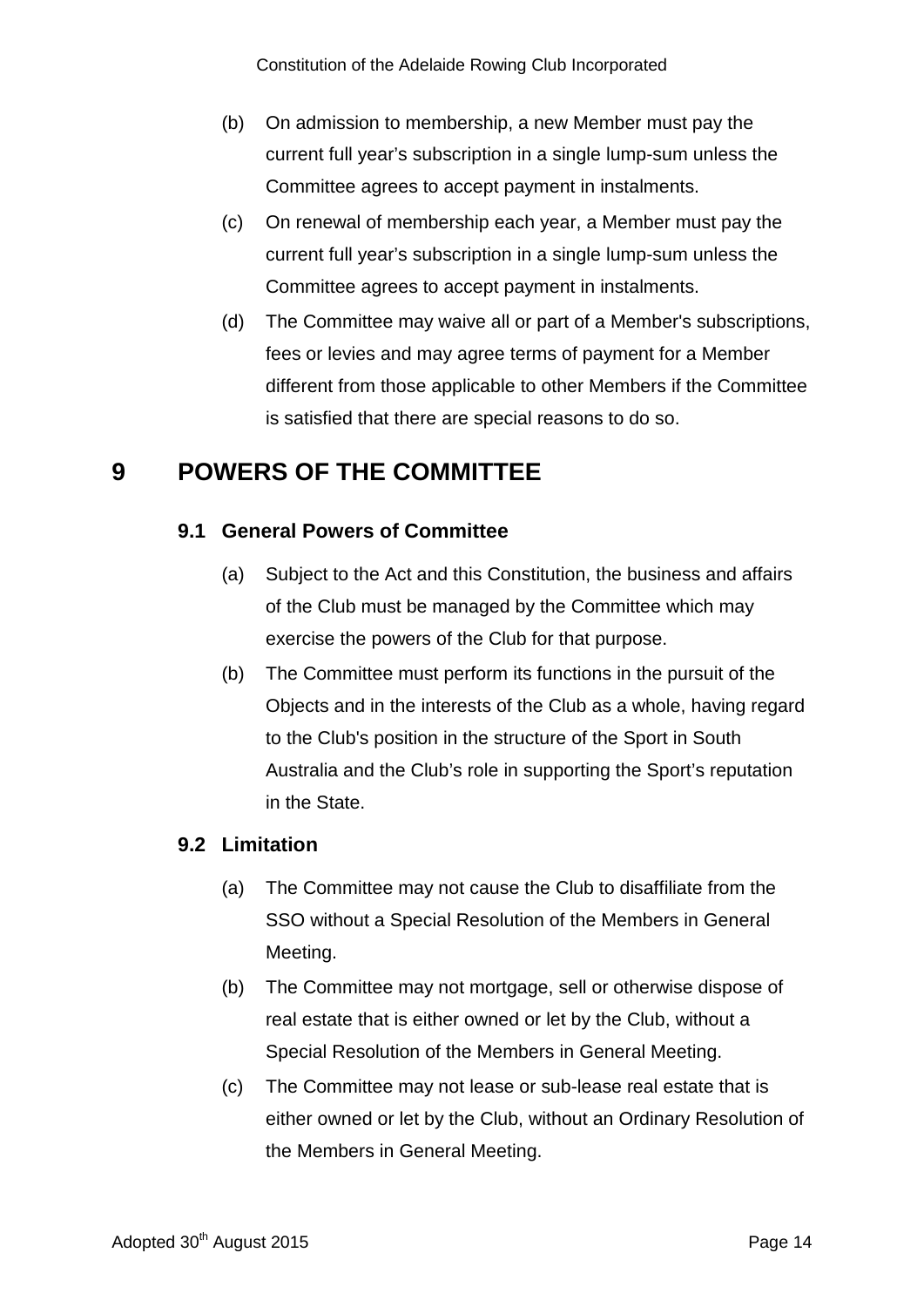- (i) For the avoidance of doubt, the hire of boat storage racks, locker spaces and other amenities within the Club's boatsheds to Members or other related entities (i.e. other Rowing Clubs) is not restricted by Clause [9.2](#page-16-1) [\(b\),](#page-16-2) provided that such arrangements have a term not exceeding 12 months in duration.
- (ii) Similarly, the temporary hire of the Club's function room, kitchen and associated amenities to the general public on a commercial basis is not restricted by Clause [9.2](#page-16-1) [\(b\),](#page-16-2) provided that such arrangements are of a limited duration and do not substantially impact upon the use and enjoyment of the Club's facilities by Members.
- (d) The Committee may not enter into a major building or re-building enterprise owned by the Club without a Special Resolution of the Members in General Meeting. For the avoidance of doubt, a major enterprise is to be defined as greater than \$100,000 in value.
- (e) The Committee may not apply for or obtain a Gaming Machine Licence under the Gaming Machines Act 1992 without a Special Resolution of the Members in General Meeting.

# <span id="page-17-0"></span>**10 COMPOSITION OF THE COMMITTEE**

# **10.1 Composition of the Committee**

- (a) The Committee will comprise of up to thirteen (13) Elected Committee Members elected under Clause 11 to the following positions:
	- (i) President,
	- (ii) Captain,
	- (iii) Two (2) Vice-Captains,
	- (iv) Secretary,
	- (v) Treasurer, and,
	- (vi) Seven (7) General Committee Members.

#### **10.2 Portfolios**

(a) The role of the President shall be the general promotion of the Club and the provision of guidance to the Committee with respect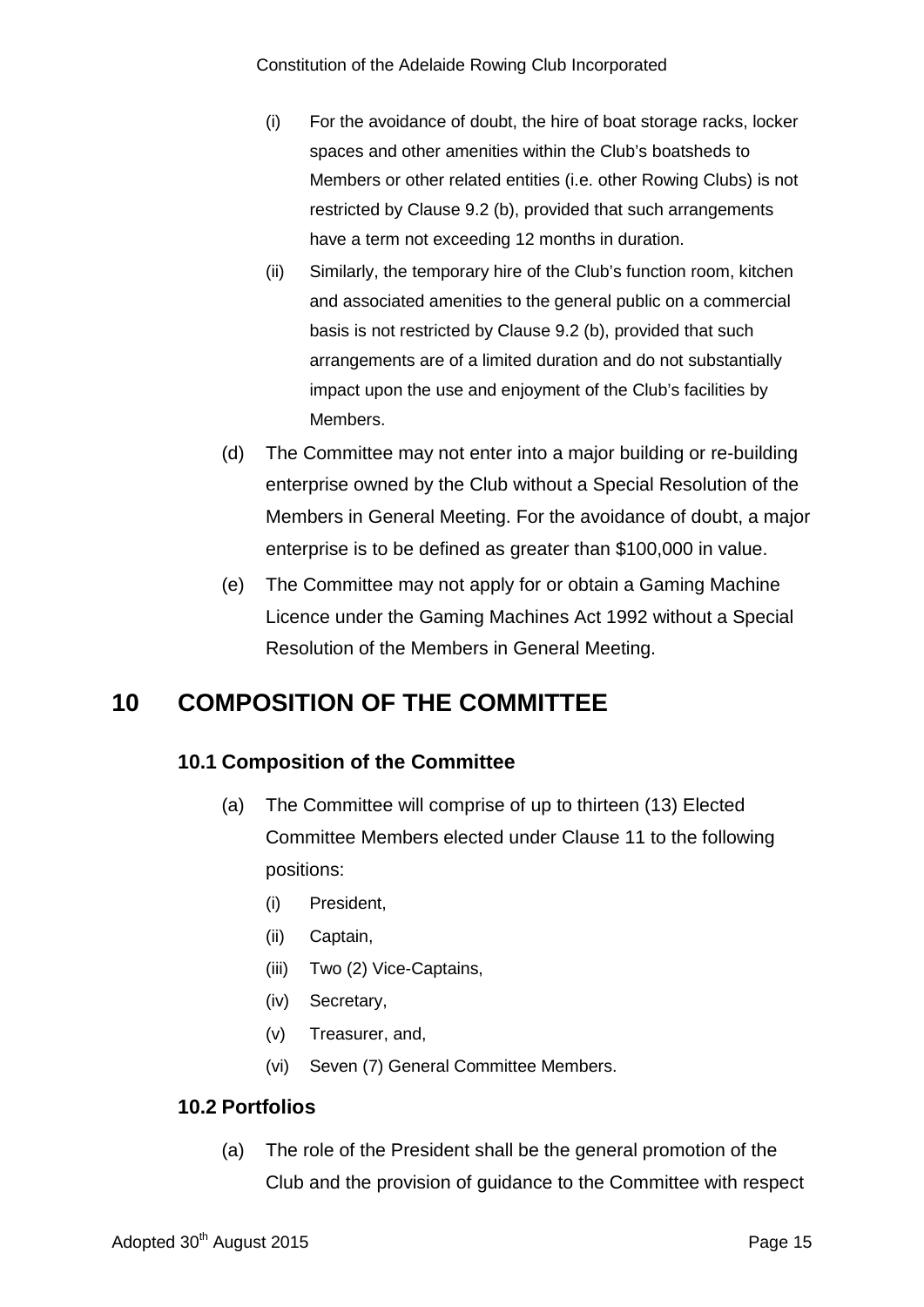to the traditions of the Club. On retiring from the position of President, the incumbent will automatically become a Vice-Patron.

- (b) The Captain shall be the executive head of the Club, subject to the control of the Committee.
	- (i) The Captain is responsible for, and supervise, the whole of the administration of the Club and the promotion of the Objects of the Club.
	- (ii) The Captain shall be an ex-officio Member of any crew selection committee or committees, and of all other sub-committees appointed by the Committee.
	- (iii) The Captain is responsible for managing all boat and equipment use.
- (c) The Vice-Captains shall assist the Captain generally to carry out his or her duties, and in the absence of the Captain, the Vice-Captains shall have similar authority to the Captain's authority
- (d) The Secretary is responsible for managing the Club's administration, correspondence and membership records, including:
	- (i) Issue notice of Committee meetings and keep minutes in accordance with Clauses 14 and 26;
	- (ii) Issue notice of General Meetings in accordance with Clause 33;
	- (iii) Be responsible for a register of Members in accordance with Clause 5.6;
	- (iv) Be responsible for the custody of the papers and records belonging to the Club;
	- (v) Inform Members of the acceptance of their resignation;
	- (vi) Inform membership applicants of the acceptance or rejection of their application;
	- (vii) Conduct correspondence on behalf of the Committee and of the Club;
	- (viii) Post and distribute notices of all matters connected with the Club as required by these Rules and as deemed appropriate by the Committee from time to time;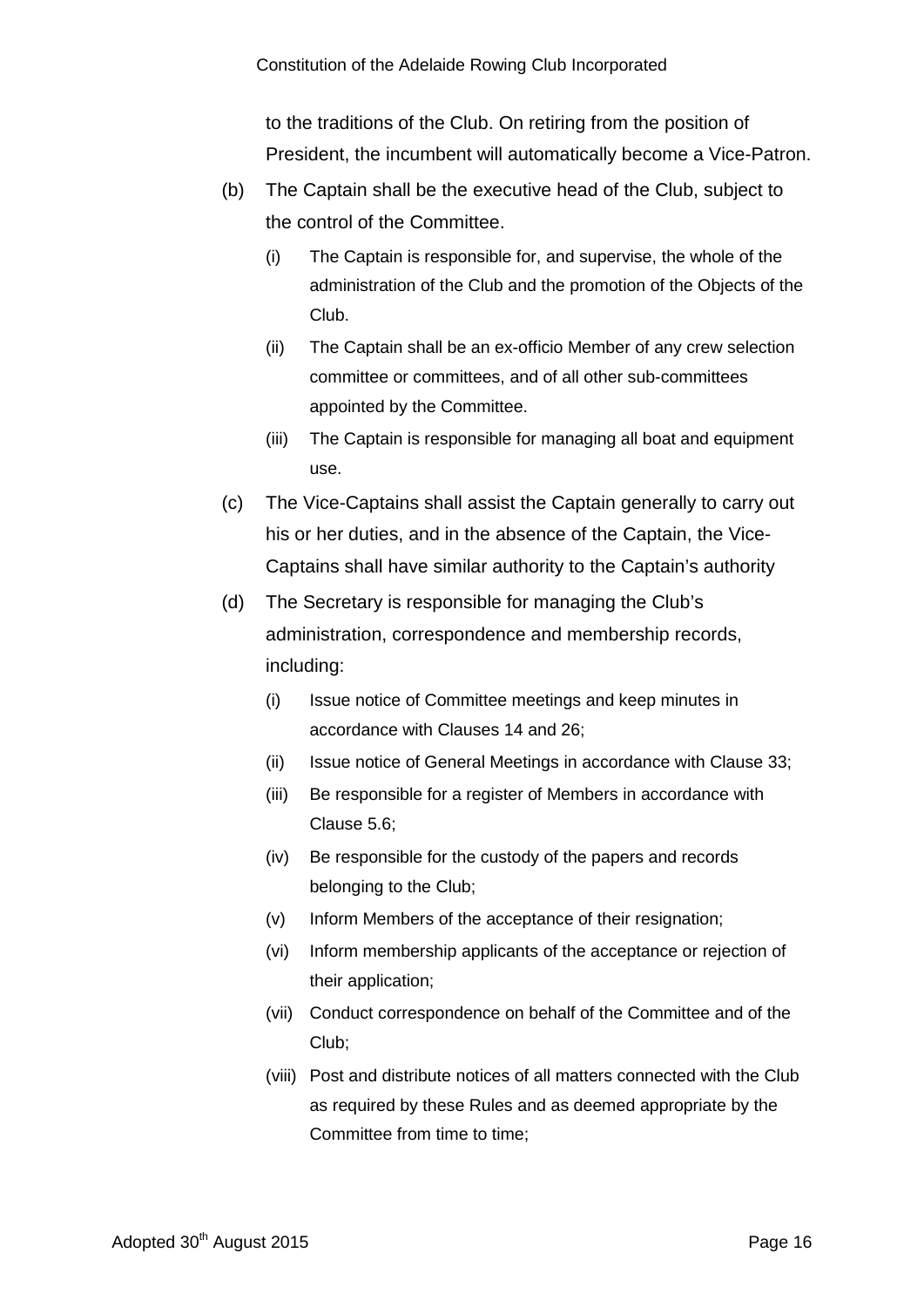- (ix) Collate reports of the Committee into an Annual Report to be distributed to Members prior to the Annual General Meeting in accordance with this Constitution.
- (e) The Treasurer is responsible for managing the Club's financial accounts and records, including:
	- (i) Collect and receive all moneys due to the Club and make all payments authorised by the Club;
	- (ii) Keep accounting records and books in accordance with Clause 26;
	- (iii) Provide a full statement of the financial affairs of the Club together with the Club's bank statement to each meeting of the Committee,
	- (iv) At each meeting of the Committee, submit all accounts of money owing by the Club for approval of payment thereof; and,
	- (v) Maintain a list detailing each Member's financial position in accordance with these Rules.
- (f) The General Committee Members will each have a portfolio of responsibility assigned at the discretion of the Committee.

# <span id="page-19-0"></span>**11 COMMITTEE MEMBERS**

### **11.1 Nominations**

- (a) The Committee must call for nominations for Committee positions at least twenty-eight (28) days prior to the Annual General Meeting, and make available any prescribed form required as per Clause 11.2 (a).
- (b) The Committee may, when it calls for nominations, indicate which portfolios on the Committee it wishes to fill, the job descriptions for those portfolios and the qualifications or experience it considers desirable for those portfolios.

### **11.2 Form of Nomination**

- (a) Nominations must:
	- (i) Be in writing;
	- (ii) Be in the prescribed form (if any) provided for that purpose;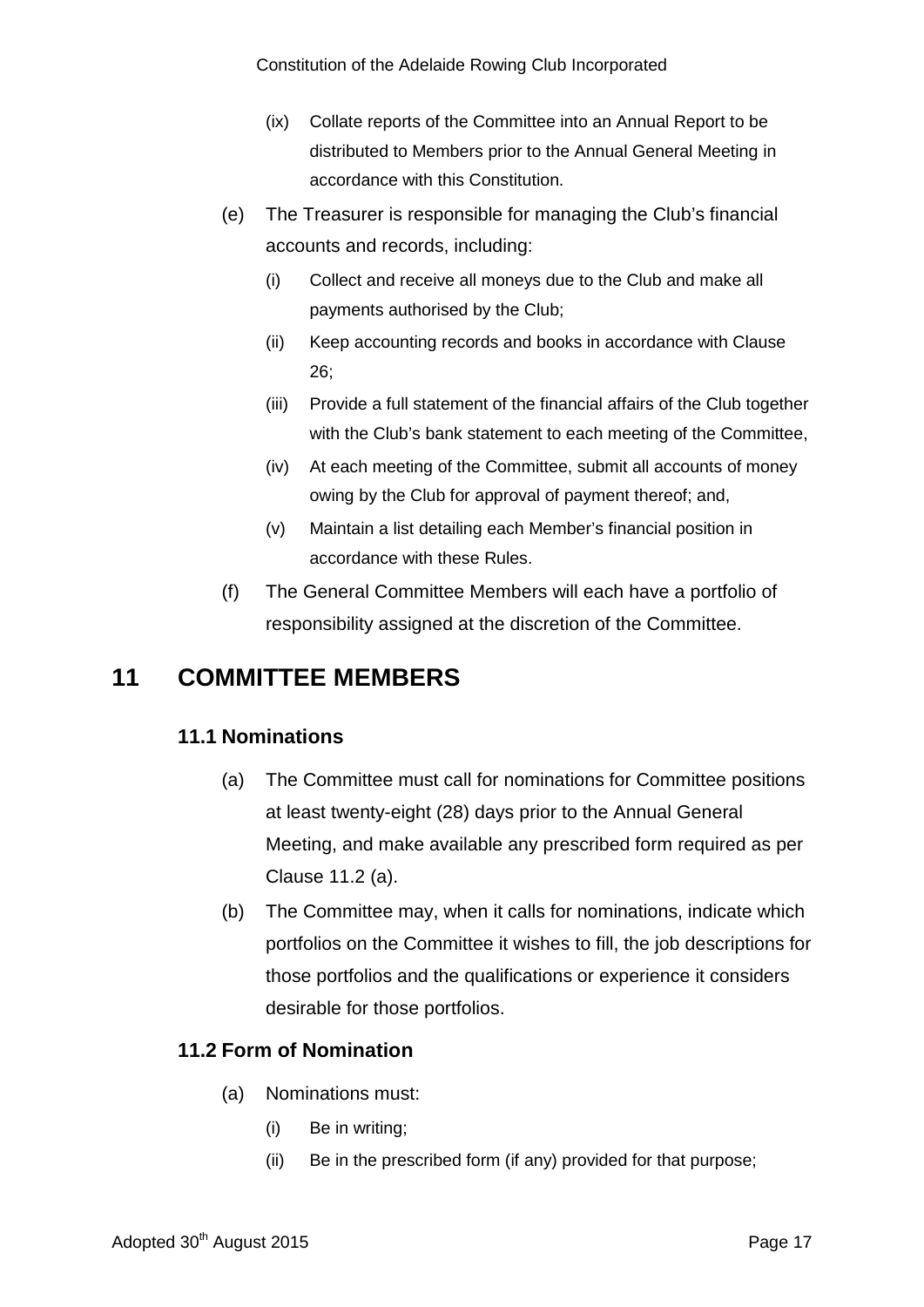- (iii) Be signed by the nominee;
- (iv) Seconded by another Member; and
- (v) Be delivered to the Secretary not less than seven (7) days before the date fixed for the Annual General Meeting.

#### **11.3 Elections**

- (a) If the number of nominations received for a Committee position does not exceed the number of vacancies to be filled, then those nominated will be declared elected at the Annual General Meeting.
- (b) If there are insufficient nominations received to fill all vacancies for a Committee position, nominations for the remaining positions may be made from the floor of the Annual General Meeting. If the number of nominations received from the floor does not exceed the number of vacancies to be filled, then those nominated will be declared elected at the Annual General Meeting.
- (c) If at any stage the number of nominations for the Committee exceeds the number of vacancies then to be filled, an election must be conducted at the Annual General Meeting.
- (d) Elections must be conducted by secret ballot or in such manner and by such method as may be determined by the Committee from time to time or if the Committee has not made a determination, by the method determined by the chairperson of the Annual General Meeting.
- (e) If at the close of the Annual General Meeting, vacancies on the Committee remain unfilled, the vacant positions will be casual vacancies under Clause 13.1.

#### **11.4 Term of Appointment for Committee Members**

- (a) Subject to Clause 11.4(b), the term of office of each Committee Member begins at the conclusion of the Annual General Meeting at which their election occurs.
- (b) If the law requires the Committee Member to have a particular qualification or clearance (for example, police clearance), the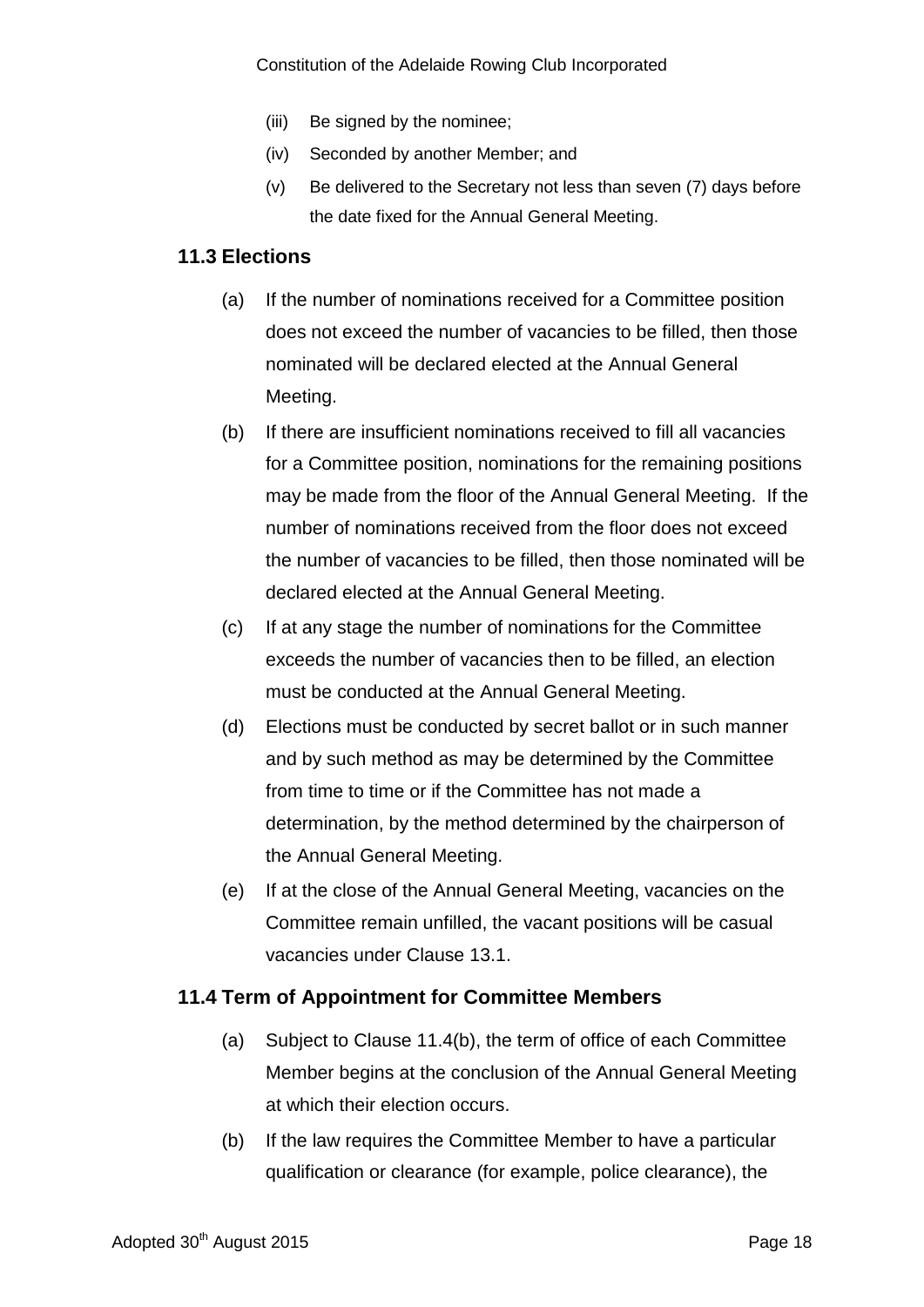Committee Member's term will not begin until the qualification or clearance has been established.

(c) The term of office of each Elected Committee Member ends at the conclusion of the Annual General Meeting following their election.

# <span id="page-21-0"></span>**12 HONORARY POSITIONS**

## **12.1 Election & Term of Appointment**

- (a) With the exception of the Patron, the election of Members to fill Honorary Positions shall be conducted at the Annual General Meeting each year.
	- (i) Nominations for honorary positions shall be made as per Clause 11.1 and 11.2. Incumbent members filling an Honorary Position are eligible for re-election without nomination.
	- (ii) Each nomination shall be subject to a show of hands of those Members present. A simple majority in favour of the nomination will result in the successful election of the nominee to the position. At the discretion of the Chair and with the agreement of those Members present, nominations for Honorary Positions may be voted upon en masse.
- (b) With the exception of the Patron and Vice-Patrons, the term of office for each Honorary Position shall start at the conclusion of the Annual General Meeting of their election, and conclude at the end of the following Annual General Meeting.
- (c) A member may hold more than one Honorary Position at the same time.
- (d) With the exception of the Patron and any Life Members, all Members filling Honorary Positions are required to maintain their financial status under Clause 8.(c) unless otherwise waived by resolution of the Committee for services rendered in-kind.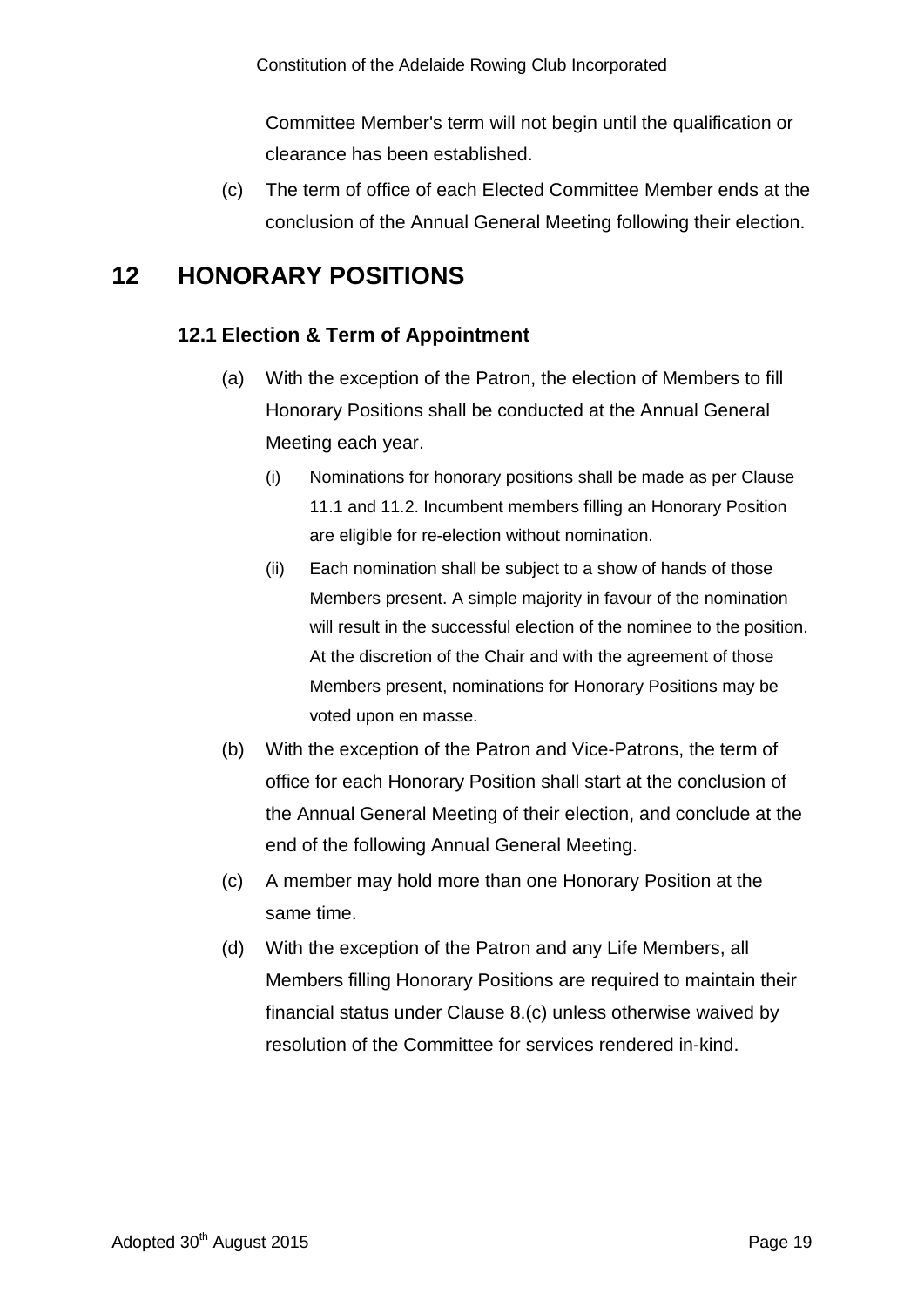#### **12.2 Patron**

- (a) Tradition dictates that upon election or re-election, The Right Honourable The Lord Mayor of Adelaide shall be invited by the President to fulfil the position of Club Patron.
- (b) The term of the appointment of Patron shall start from the time of acceptance of the invitation and conclude at the expiration of their term as The Lord Mayor of Adelaide.
- (c) If the Patron is not already a Member of the Club, then they shall be admitted to the Membership as an honorary Ordinary Member of the Club for the period of their office and exempt from the requirements of Clause 8.
- (d) In the event that a future Lord Mayor of Adelaide should choose to decline the President's invitation to fulfil the position of Club Patron, the Committee shall be free to invite another prominent South Australian to act as Club Patron until such time that a subsequent Lord Mayor of Adelaide may accept the position.

#### **12.3 Vice-Patrons**

- (a) Vice-Patrons shall be Members who have served the Club at a high level over a significant period of time and have demonstrated exemplary support for the traditions of the Club or rowing in general.
- (b) On retiring from the office of President, the incumbent will automatically become a Vice-Patron.
- (c) There is no restriction on the number of Vice-Patrons holding this office.
- (d) Once a Member has been elected to the office of Vice-Patron, they shall be entitled to maintain that office until they cease to be a Member of the Club under Clause 6.
- (e) A Senior Vice-Patron shall be appointed by the Vice-Patrons from amongst their cohort at the Annual General Meeting each year. The role of the Senior Vice-Patron is to facilitate communication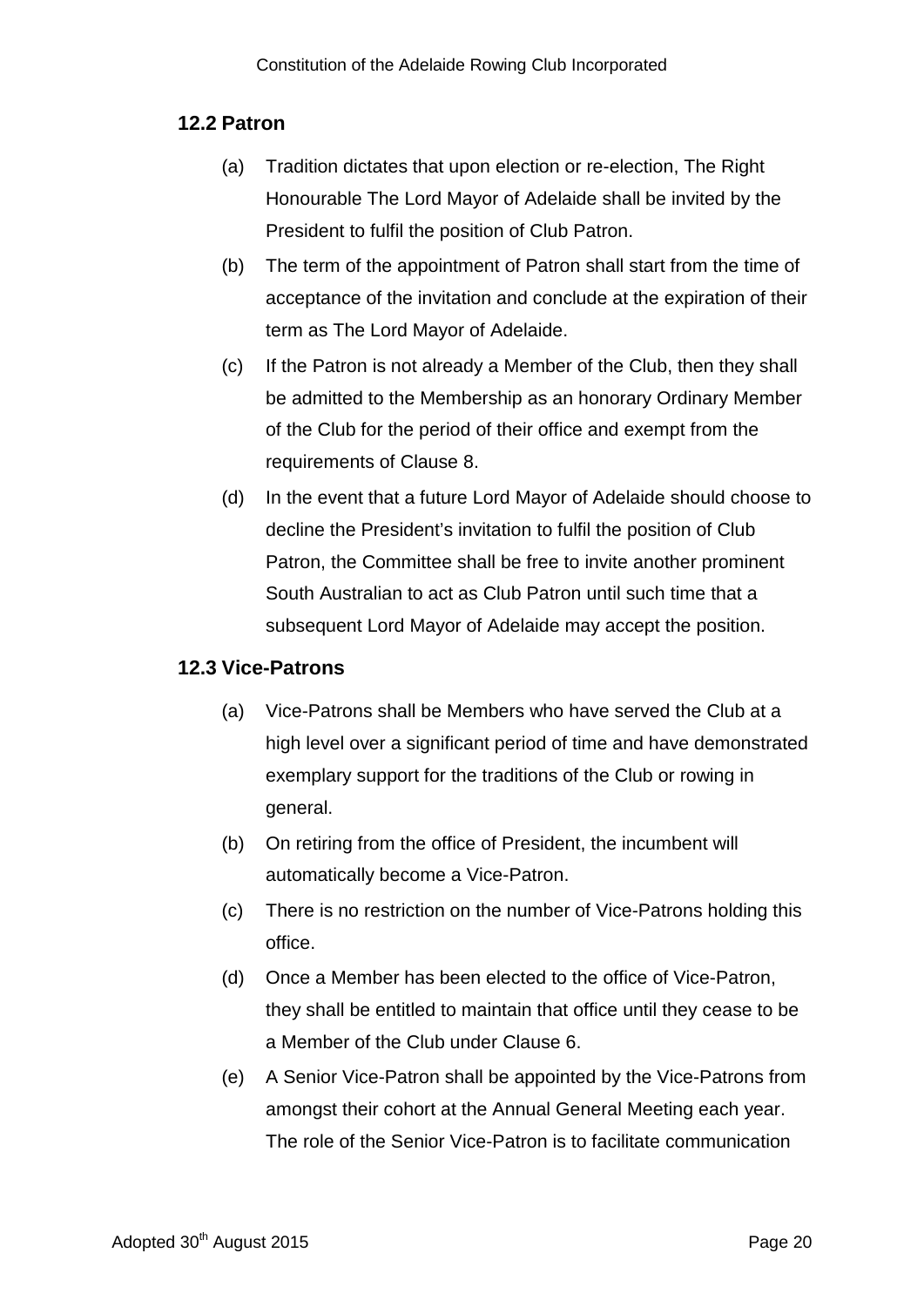between the Vice-Patrons and the Club, and where necessary, co-ordinate the activities of the Vice-Patrons.

### **12.4 Vice-Presidents**

- (a) Vice-Presidents shall be Members who have continuously served the Club at a high level over a long period of time (at least 10 years).
- (b) The Vice-Presidents shall actively:
	- (i) Assist the President to promote the Club and uphold its traditions;
	- (ii) Maintain a presence around the Club;
	- (iii) From time to time, provide mentoring, counsel and guidance to the Committee Members.
- (c) There is no restriction on the number of Vice-Presidents holding this office.
- (d) The cohort of Vice-Presidents are typically considered as a pool of potential future Presidents of the Club.
- (e) A Senior Vice-President shall be appointed by the Vice-Presidents from amongst their cohort at the Annual General Meeting each year. The role of the Senior Vice-President is to:
	- (i) Facilitate communication between the Vice-Presidents, the President and the Club,
	- (ii) Lead and co-ordinate the activities of the Vice-Presidents.

### **12.5 Honorary Auditor**

- (a) If the person appointed as auditor to fulfil the obligations set out in Clause 27 is already a Member of the Club, they shall fulfil the position of Honorary Auditor.
- (b) If the person appointed as auditor to fulfil the obligations set out in Clause 27 is not already a Member of the Club, the position of Honorary Auditor shall remain vacant.

### **12.6 Honorary Solicitor**

(a) The role of Honorary Solicitor shall be to provide advice and counsel of a legal nature to the Committee without obligation.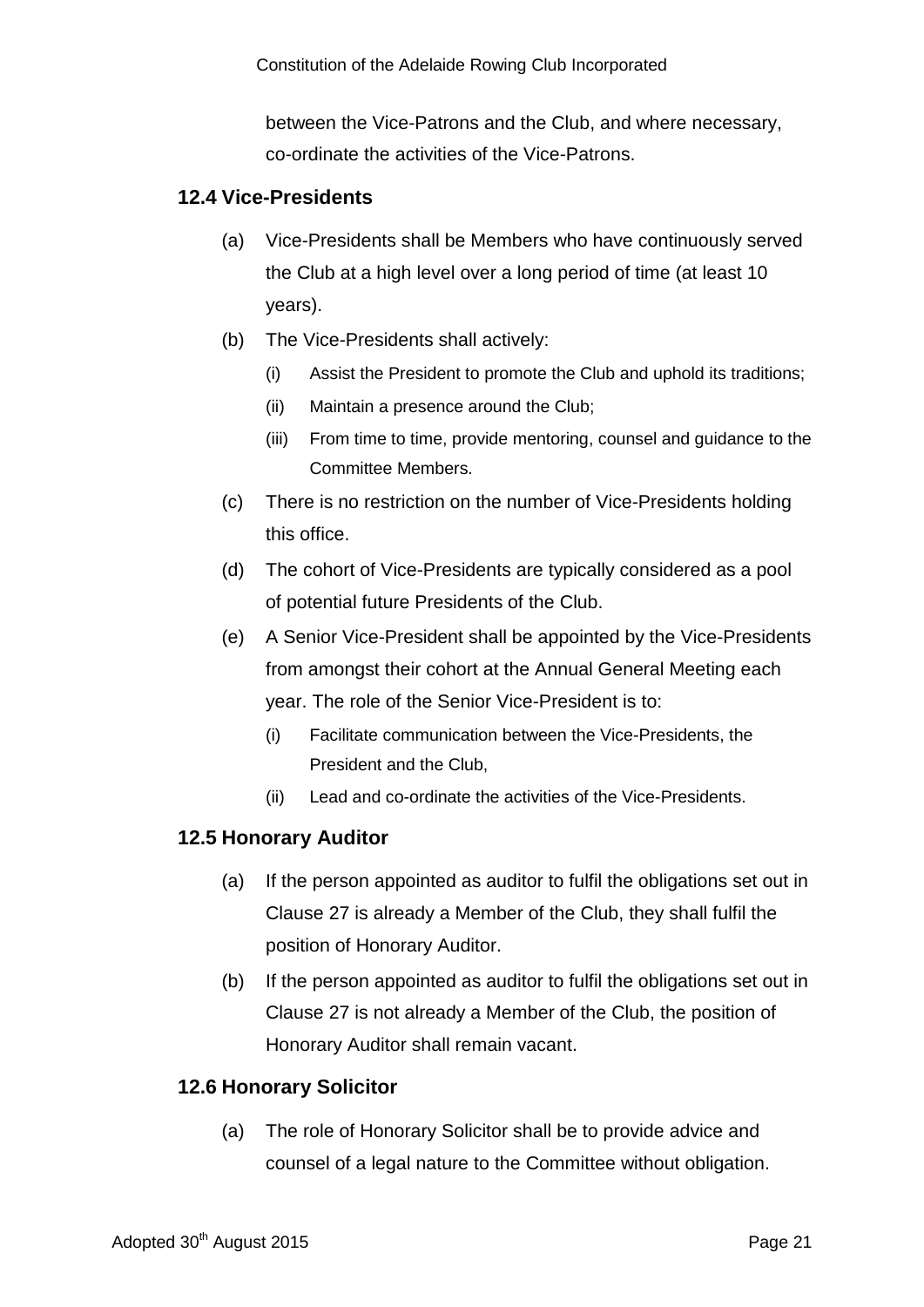## **12.7 Honorary Architect**

(a) The role of Honorary Architect shall be to provide advice and counsel to the Committee in relation to the buildings and land that the Club maintains and occupies without obligation.

### **12.8 Honorary Archivist**

(a) The role of Honorary Archivist shall be to preserve, document and record the history of the Club for the benefit of future Members without obligation.

# <span id="page-24-0"></span>**13 VACANCIES ON THE COMMITTEE**

### **13.1 Casual Vacancies**

(a) Any casual vacancy occurring in the position of Committee Member may be filled by the remaining Committee Members. A person appointed to fill a casual vacancy holds office only until the end of the next Annual General Meeting irrespective of the term of office of the person whom he or she replaces.

### **13.2 Grounds for Termination of Committee Member**

- (a) The office of a Committee Member becomes vacant if the Committee Member:
	- (i) Dies;
	- (ii) Becomes bankrupt or makes any arrangement or composition with their creditors generally;
	- (iii) Suffers from mental or physical incapacity;
	- (iv) Is disqualified from office under section 30 of the Act;
	- (v) Resigns his or her office by notice in writing to the Club;
	- (vi) Is absent without the consent of the Committee from three (3) meetings of the Committee held during a period of six (6) months;
	- (vii) Holds any office of employment with the Club;
	- (viii) Is directly or indirectly interested in any contract or proposed contract with the Club and fails to declare the nature of his or her interest;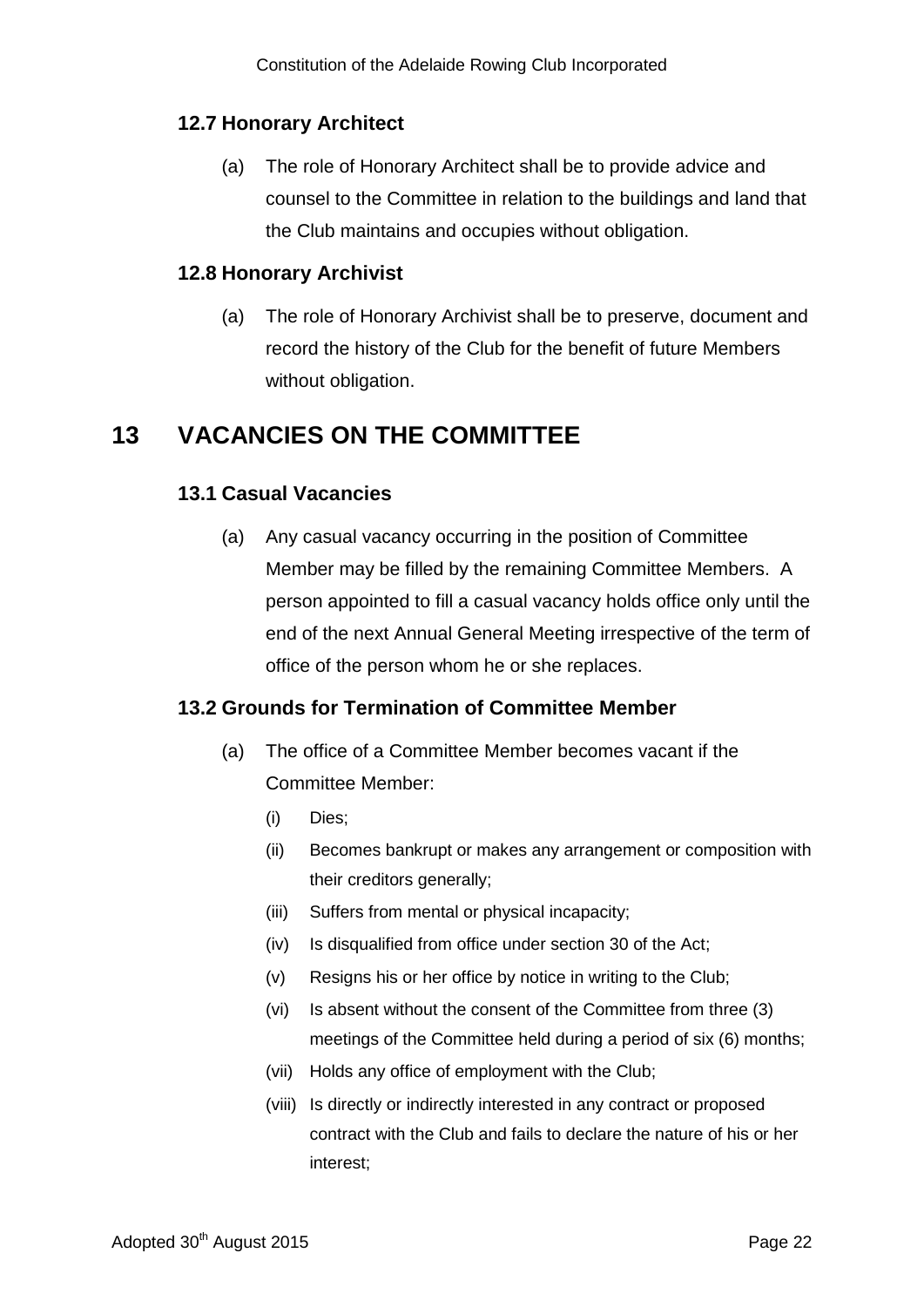- (ix) Is removed by the Members in General Meeting; or
- (x) Would otherwise be prohibited from being a director of a corporation under the Corporations Act 2001 (Commonwealth).
- (b) If a Committee Member is removed by resolution of the Members, the Committee Member cannot be reappointed to the Committee as Committee Member without a further resolution of the Members authorising the appointment.

#### **13.3 Committee May Act**

(a) If there are any vacancies on the Committee, the remaining Committee Members may act but, if the number of remaining Committee Members is not sufficient to constitute a quorum at a meeting of the Committee, they may act only for the purpose of increasing the number of Committee Members to a number sufficient to constitute a quorum.

# <span id="page-25-0"></span>**14 MEETINGS OF THE COMMITTEE**

#### **14.1 Committee to Meet**

- (a) The Committee must meet as often as it considers necessary in every calendar year for the dispatch of business (and must meet at least as often as is required under the Act). Subject to this Constitution, the Committee may adjourn and otherwise regulate its meetings as it thinks fit.
- (b) Any Committee Member may at any time convene a meeting of the Committee on reasonable notice to the other Committee Members.

#### **14.2 Attendance by Telephone**

(a) A Committee Member may attend a meeting by telephone or other electronic means by which he or she can hear and be heard.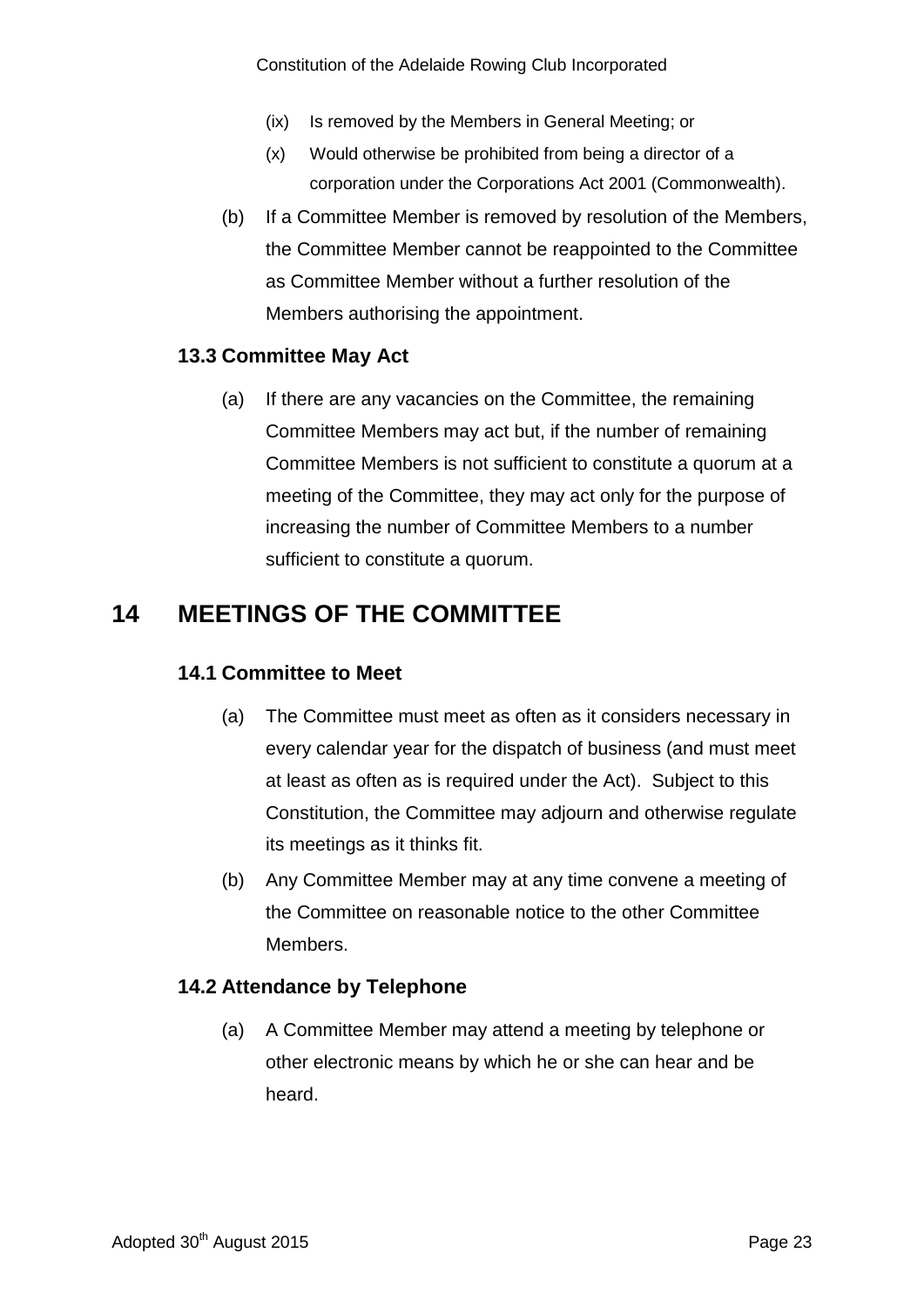### **14.3 Decisions of Committee**

- (a) Subject to this Constitution, questions arising at any meeting of the Committee may be decided by Ordinary Resolution. Each Committee Member has one (1) vote on any question.
- (b) In the event of a tie and further debate is unable to generate a clear majority, the Chair may exercise a single additional casting vote on any matter.

#### **14.4 Resolutions not in Meeting**

- (a) Subject to Clause 14.4(d), the Committee may pass a resolution without a Committee meeting being held if all the Committee Members entitled to vote on the resolution sign a document containing a statement that they are in favour of the resolution set out in the document. The resolution is passed when the last Committee Member signs.
- (b) For the purposes of Clause 14.4(a), separate copies of a document may be used for signing by those entitled to vote if the wording of the resolution and statement is identical in each copy.
- (c) Any document referred to in this Clause may be in the form of a facsimile or electronic transmission.
- (d) A resolution may not be passed under Clause 14.4(a) if, before it is circulated for voting under Clause 14.4(a), the Committee resolves that it can only be put at a meeting of the Committee.
- (e) A resolution passed under this Clause must be recorded in the minute book.

#### **14.5 Quorum**

- (a) At meetings of the Committee, the number of Committee Members whose presence is required to constitute a quorum is:
	- (i) If the number of Committee Members then in office is an even number, half of the number of Committee Members plus one; or
	- (ii) If the number of Committee Members then in office is an odd number, half of the number of Committee Members rounded up to the next whole number.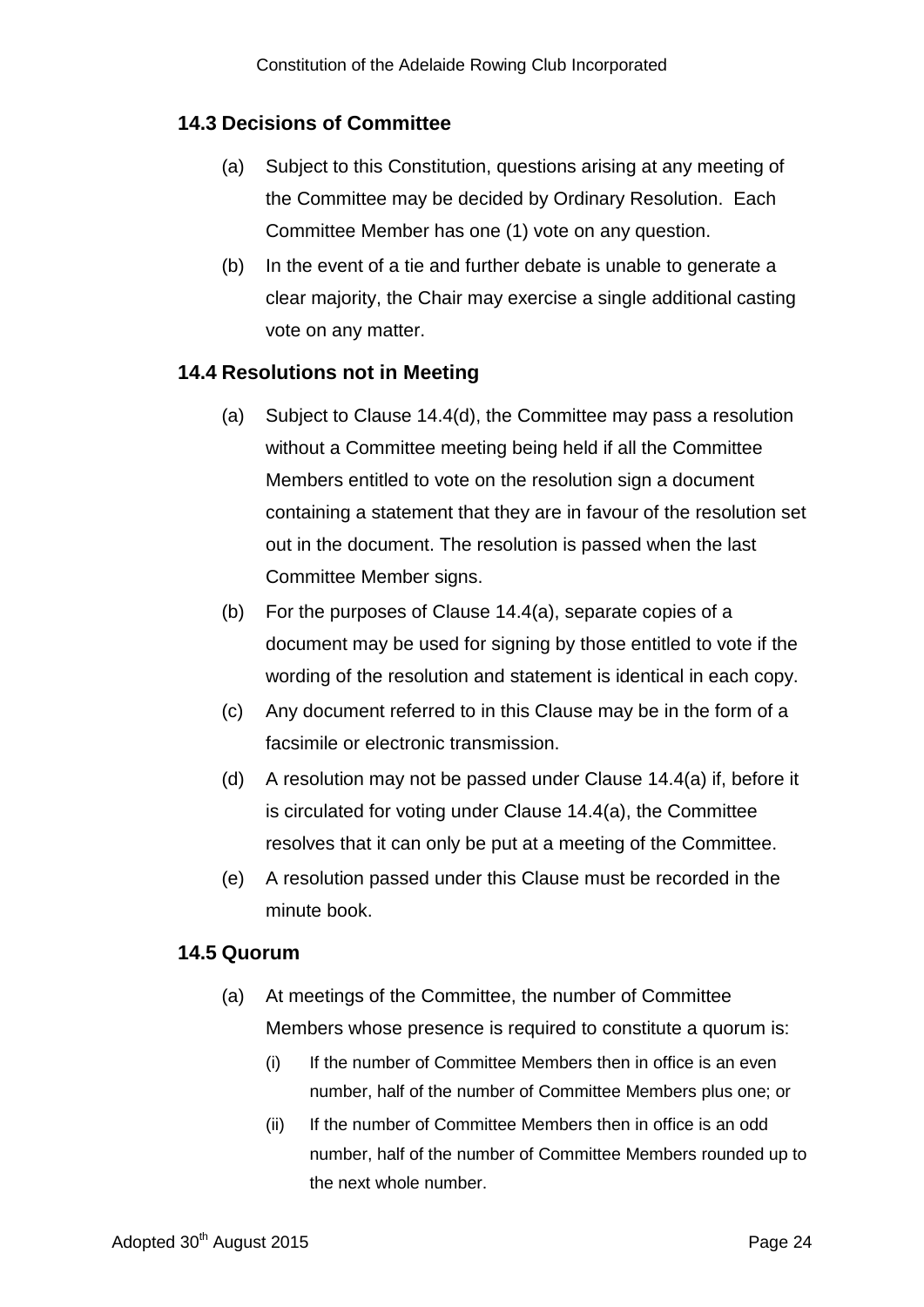### **14.6 Chairperson**

- (a) The President shall fulfil the role of Chairperson, subject to Clause 14.6.(c) below.
- (b) The Chairperson will act as chair of any Committee meeting or General Meeting at which he or she is present, and unless the Committee decides otherwise, is the nominal head of the Club.
- (c) If the Chairperson is not present, or is unwilling or unable to preside at a Committee meeting the remaining Committee Members must appoint another Committee Member to preside as chair for that meeting only.

#### **14.7 Committee Members' Interests**

(a) The Committee Members must comply with sections 31 and 32 of the Act regarding disclosure of interests and voting on contracts in which a Committee Member has an interest.

# <span id="page-27-0"></span>**15 EXECUTIVE**

(a) The Committee may, from time to time, employ a chief executive and other personnel it considers necessary or appropriate, in each case for such period and on such conditions as the Committee determines.

# <span id="page-27-1"></span>**16 DELEGATIONS**

- (a) The Committee may, in writing, establish subcommittees and delegate to each of them the exercise of the functions of the Committee that are specified in the instrument of delegation, other than:
	- (i) This power of delegation; and
	- (ii) A function that is a function imposed on the Committee by the Act, by any other law, or by resolution of the Club in General Meeting.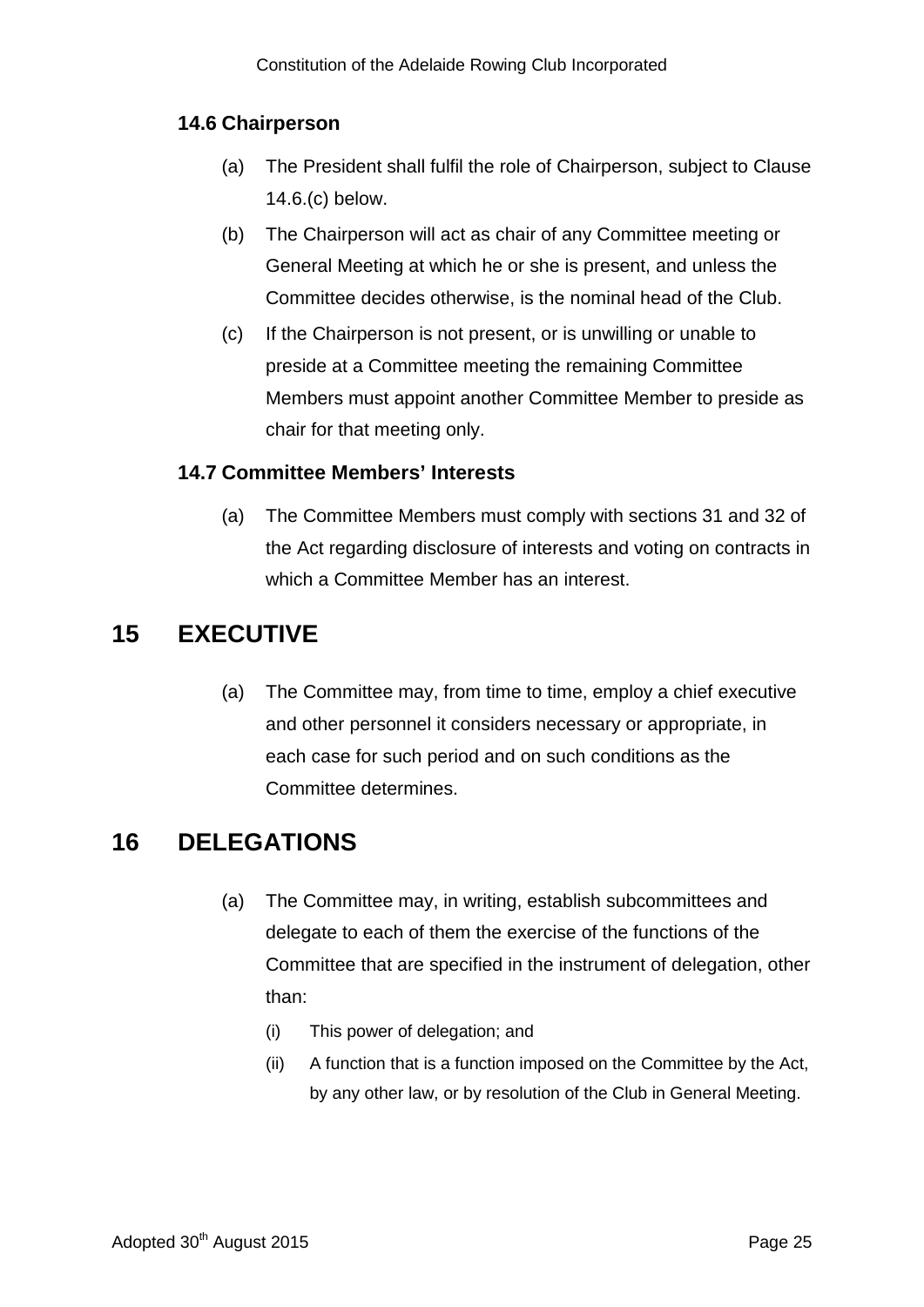# <span id="page-28-0"></span>**17 SEAL**

- (a) The Club will have a Seal on which its corporate name appears in legible characters.
- (b) The Seal may not be used without the express authorisation of the Committee and every use of the Seal must be recorded in the minute books of the Club. The affixing of the Seal must be witnessed by two (2) Committee Members or by one Committee Member and another person authorised by the Committee for that purpose.

# <span id="page-28-1"></span>**18 ANNUAL GENERAL MEETING**

- (a) An Annual General Meeting of the Club must be held in accordance with the Act and this Constitution and on a date and at a venue to be determined by the Committee.
- (b) All General Meetings other than the Annual General Meeting will be Special General Meetings.

# <span id="page-28-2"></span>**19 SPECIAL GENERAL MEETINGS**

### **19.1 Special General Meetings may be held**

(a) The Committee may, whenever it thinks fit, convene a Special General Meeting of the Club.

#### **19.2 Requisition of Special General Meetings**

- (a) On the requisition in writing of not less than five per cent (5%) of the total number of Members, the Committee must, within one month after the receipt of the requisition convene a Special General Meeting for the purpose specified in the requisition.
- (b) Every requisition for a Special General Meeting must be signed by requisitioning Members, state the purpose of the meeting and be sent to the Club. The requisition may consist of several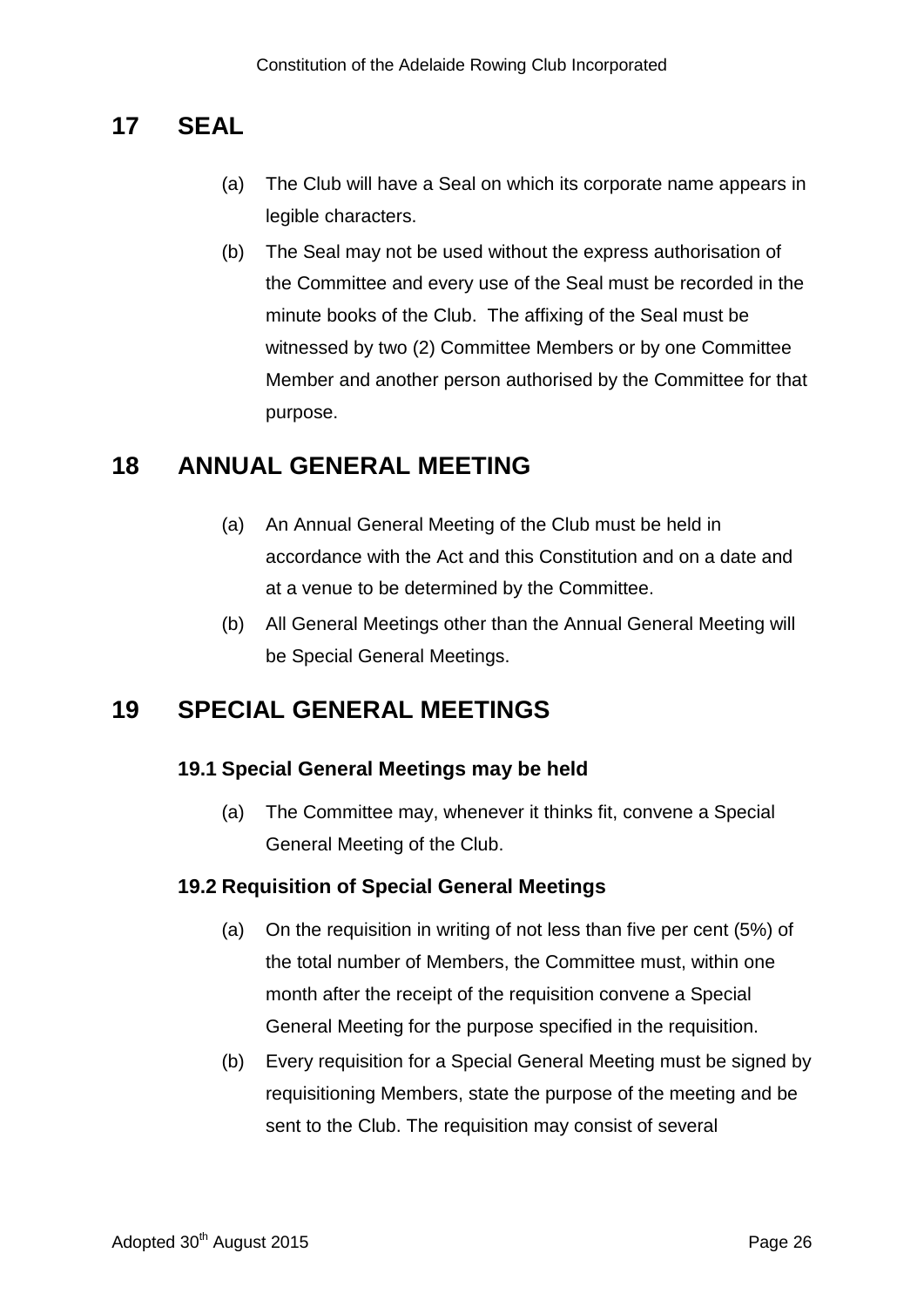documents in a like form, each signed by one or more of the Members making the requisitions.

- (c) If the Committee does not cause a Special General Meeting to be held within one month after the receipt of the requisition, the Members making the requisition may convene a Special General Meeting to be held not later than three (3) months after the receipt of the requisition.
- (d) A Special General Meeting convened by Members under this Constitution must be convened in the same manner, or as nearly as practical to the same manner, as a meeting convened by the Committee and for this purpose the Committee must ensure that the Members making the requisition are supplied free of charge with particulars of the Members entitled to receive a notice of meeting. The reasonable expenses of convening and conducting such a meeting must be borne by the Club.

# <span id="page-29-0"></span>**20 ATTENDANCE AT GENERAL MEETINGS**

- (a) Each Member is entitled to attend General Meetings.
- (b) Each of the Committee Members and the auditor (if any) is entitled to attend General Meetings, but not to vote unless he or she is a Member.

# <span id="page-29-1"></span>**21 NOTICE OF GENERAL MEETING**

- (a) Notice of every General Meeting must be given to every Member, the auditor and the Committee Members by the means authorised in Clause 33.
- (b) A notice of a General Meeting must specify the place, day and hour of the meeting and state the nature and order of the business to be transacted at the meeting.
- (c) At least twenty-one (21) days' notice of a General Meeting must be given to those Members entitled to receive notice, together with: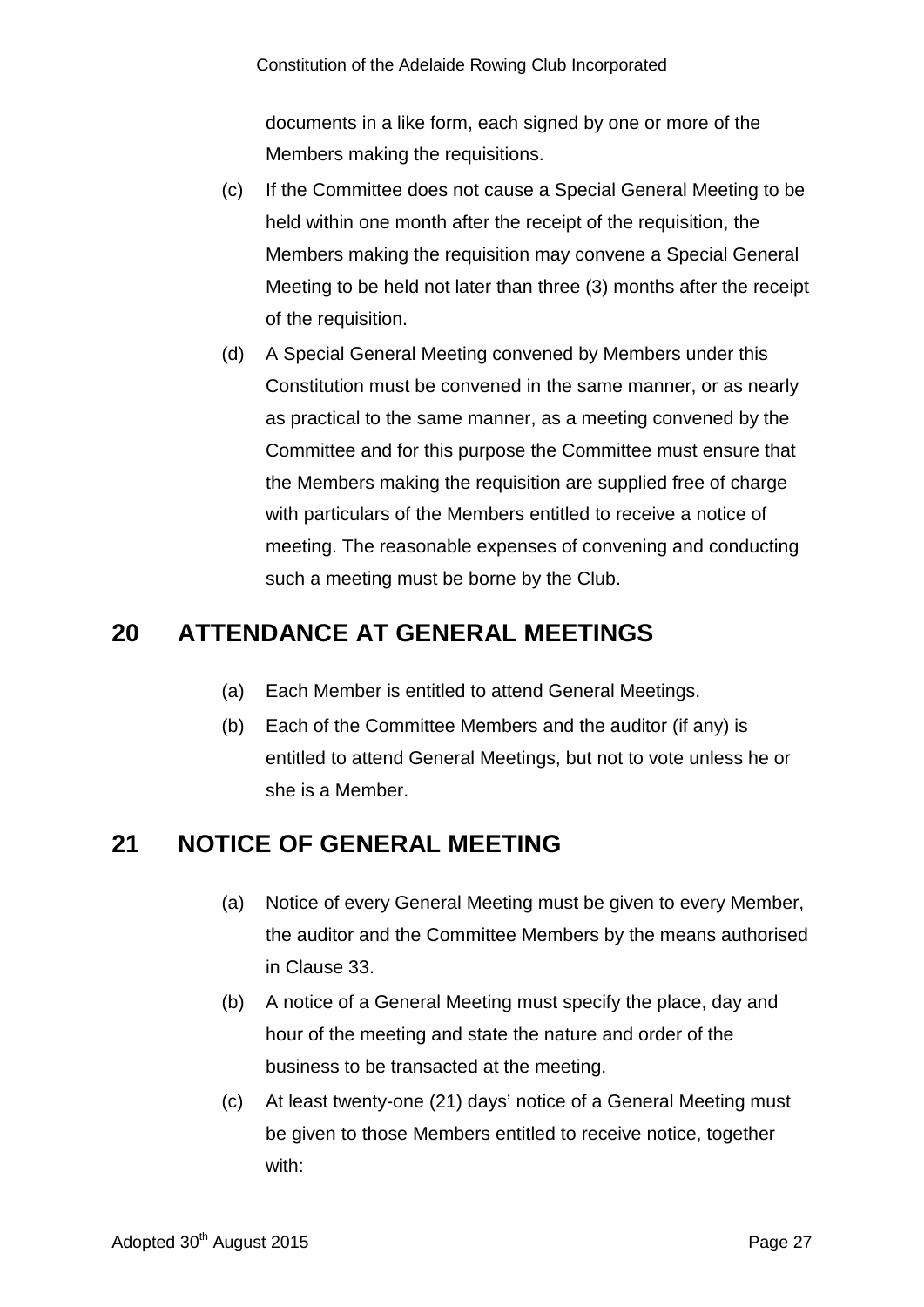- (i) The agenda for the meeting;
- (ii) Any notice of motion received from Members entitled to vote.

# <span id="page-30-0"></span>**22 BUSINESS**

- (a) The ordinary business to be transacted at the Annual General Meeting includes:
	- (i) The consideration of the accounts
	- (ii) The reports of the Committee and auditor,
	- (iii) The consideration of membership subscriptions proposed by the Committee for the following membership year, and,
	- (iv) The election of Committee Members and Honorary Positions under this Constitution, and the appointment of an auditor.
- (b) All business that is transacted at a General Meeting or an Annual General Meeting, other than those matters referred to in Clause 22(a), is special business.
- (c) No business other than that stated on the notice for a General Meeting may be transacted at that meeting.

# <span id="page-30-1"></span>**23 PROCEEDINGS AT GENERAL MEETINGS**

#### **23.1 Quorum**

(a) No business may be transacted at any General Meeting unless a quorum is present at the time when the meeting proceeds to business. Subject to Clause 23.3(a)(ii), a quorum for General Meetings is 20 Members or one-quarter of the total number of Members who are eligible to vote at General Meetings, whichever is the lesser number.

#### **23.2 Chairperson to Preside**

- (a) The Chairperson of the Committee will, subject to this Constitution, preside as Chairperson at every General Meeting except:
	- (i) In relation to any election for which the Chairperson of the Committee is a nominee; or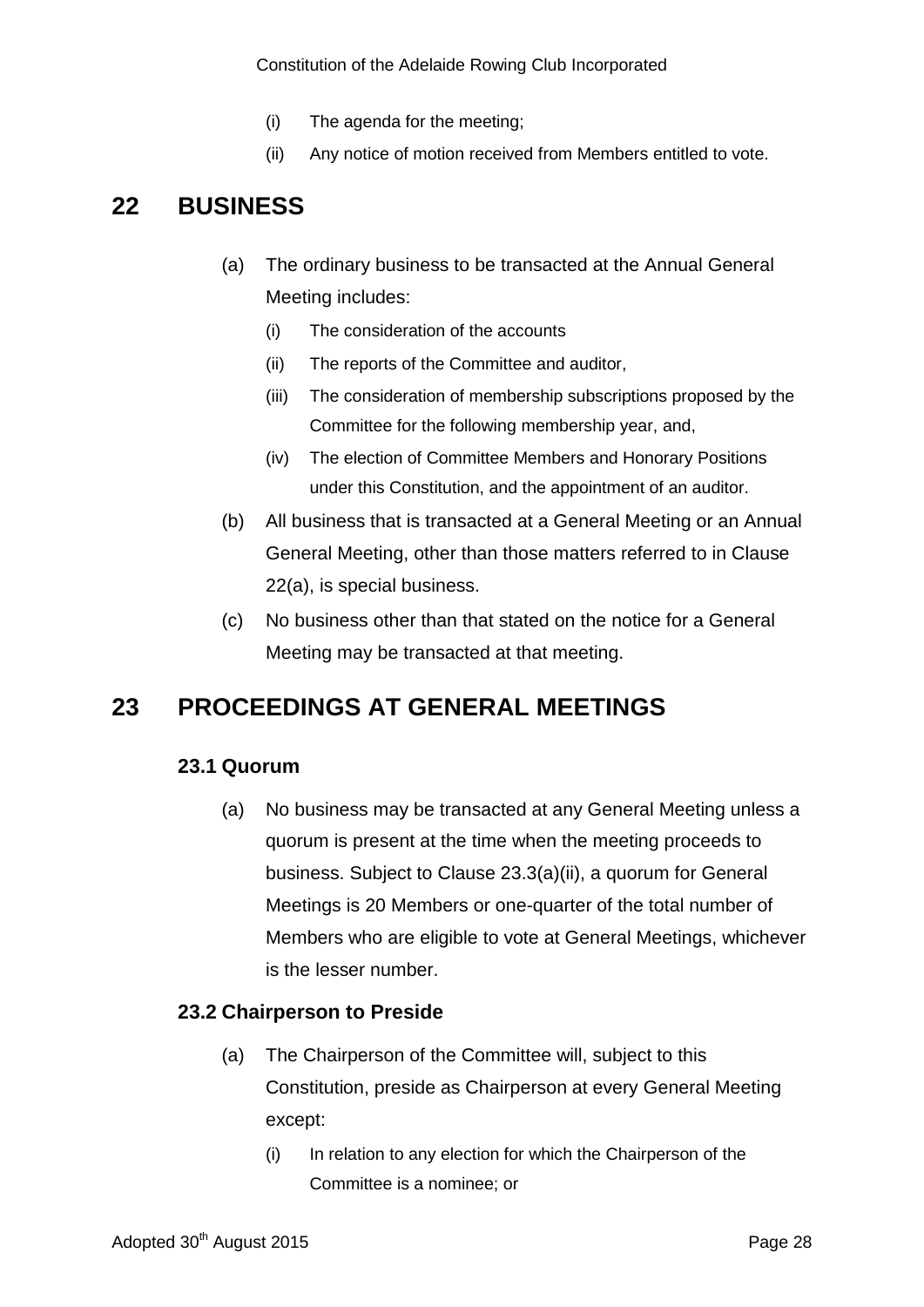- (ii) Where the chairperson of the Committee has a conflict of interest.
- (b) If the Chairperson of the Committee is not present or is unwilling or unable to preside, the Members present must appoint another Committee Member to preside as chair for that meeting only.

#### **23.3 Adjournment of meeting**

- (a) If within half an hour from the time appointed for the General Meeting a quorum is not present, the meeting must be adjourned until the same day in the next week at the same time and place or to such other day, time and place as the chairperson determines. If at the adjourned meeting a quorum is not present within half an hour from the time appointed for the adjourned meeting
	- (i) The meeting was convened on the requisition of Members under Clause 19.2, the meeting will lapse; and
	- (ii) In any other case, those Members present will constitute a quorum.
- (b) The chairperson may, with the consent of any meeting at which a quorum is present, and must, if directed by the meeting, adjourn the meeting from time to time and from place to place but no business may be transacted at any adjourned meeting other than the business left unfinished at the meeting from which the adjournment took place.
- (c) When a meeting is adjourned for thirty (30) days or more, notice of the adjourned meeting must be given as in the case of an original meeting.
- (d) Except as provided in Clause 23.3(c), it is not necessary to give any notice of an adjournment or the business to be transacted at any adjourned meeting.

### **23.4 Voting Procedure**

- (a) At any meeting, a resolution put to the vote of the meeting will be decided on a show of hands unless a poll is (before or on the declaration of the result of the show of hands) demanded by:
	- (i) The chairperson; or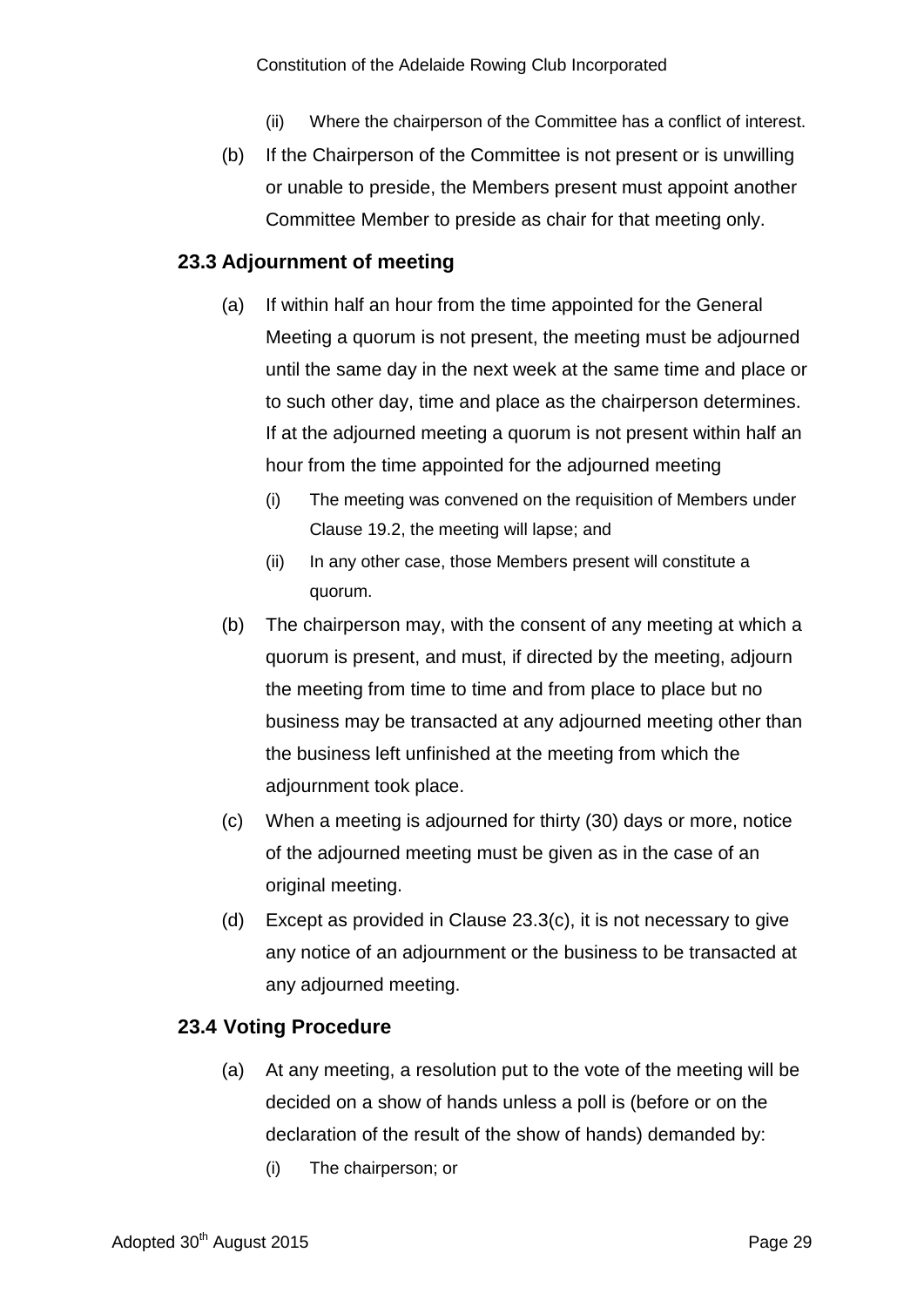(ii) A simple majority of Members present at the meeting.

### **23.5 Recording of Determinations**

(a) A declaration by the chairperson that a resolution has on a show of hands been carried or carried unanimously or by a particular majority or lost and an entry to that effect in the book containing the minutes of the proceedings of the Club is conclusive evidence of the fact without proof of the number of the votes (including proxy votes) recorded in favour of or against the resolution.

# <span id="page-32-0"></span>**24 VOTING AT GENERAL MEETINGS**

### **24.1 Members Entitled to Vote**

- (a) Each Member is entitled to one (1) on any matter put to a ballot in General Meeting provided that they:
	- (i) Are eligible to vote according to the Act; and,
	- (ii) Are over eighteen (18) years of age on the day of the General Meeting; and,
	- (iii) Do not have any outstanding financial obligations to the Club, and,
	- (iv) Are not suspended from the Club as per Clause 7.

### **24.2 Proxy Voting**

- (a) Any Member who is entitled to vote at General Meeting under Clause 24.1 may appoint another such eligible Member of the Club of their choosing to be their proxy and to attend and vote at any General Meeting on their behalf.
- (b) All proxy appointments shall be made by in writing on a prescribed form provided by the Committee and signed by the Member appointing the proxy.
- (c) Subject to Clause 33, the signed proxy form must be received by the Secretary no later than 7 days prior to the date of the General Meeting for the proxy to take effect.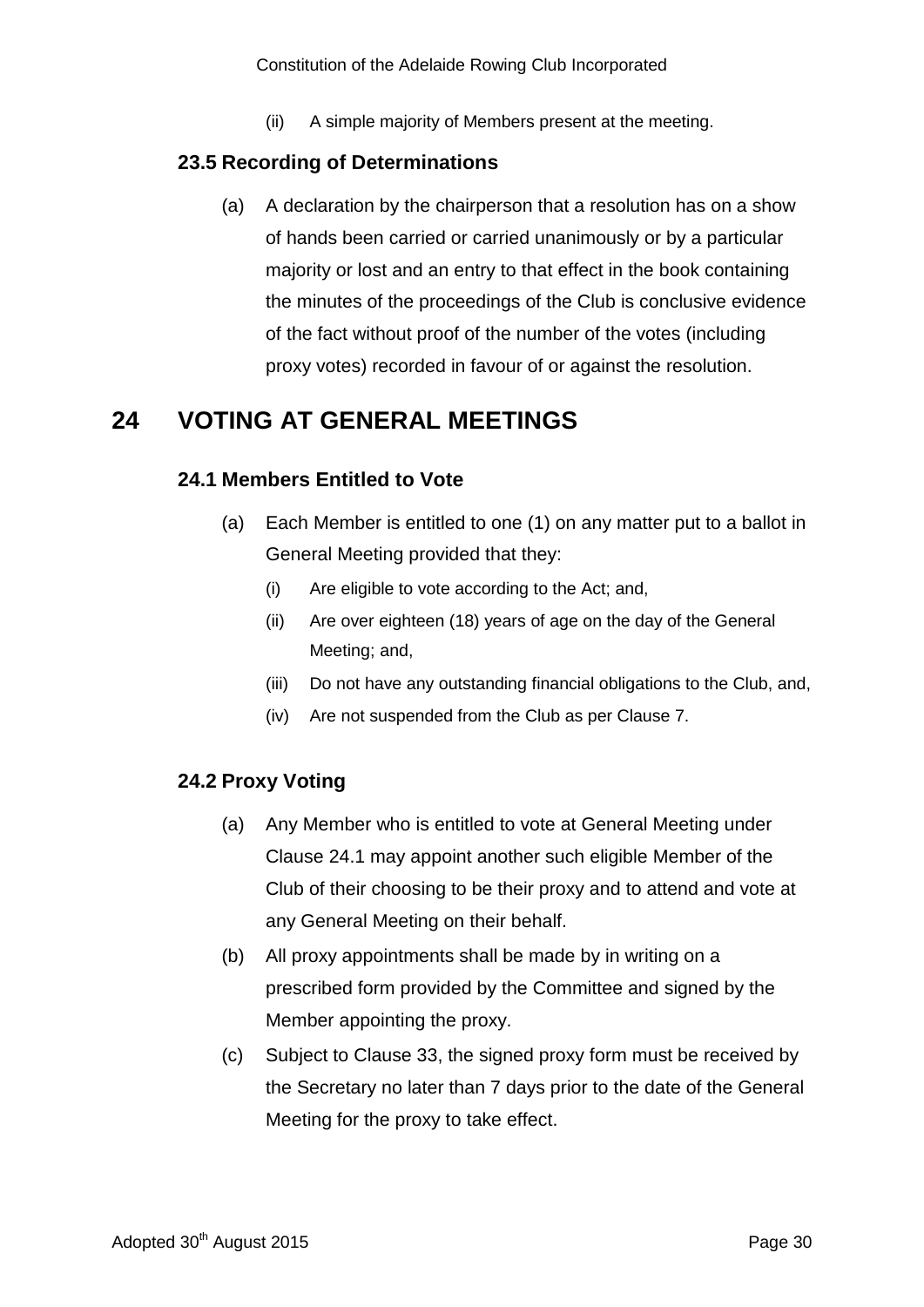(d) All proxies shall be declared at the commencement of the General Meeting.

### **24.3 Chairperson may not exercise casting vote**

(a) The chair of a General Meeting does not have a casting vote.

# <span id="page-33-0"></span>**25 DISPUTE RESOLUTION PROCEDURE**

- (a) The dispute resolution procedure set out in this Clause applies to disputes between a Member and:
	- (i) Another Member; or
	- (ii) The Club.
- (b) The parties to the dispute must meet and discuss the matter in dispute, and, if possible, resolve the dispute within fourteen (14) days after the dispute comes to the attention of all parties.
- (c) If the parties are unable to resolve the dispute at the meeting or if a party fails to attend that meeting, then the parties must, within ten (10) days after the scheduled meeting, refer the dispute to the peak body this club is affiliated with, Rowing SA, who may refer the matter to an external agency, including the State Sport Dispute Centre, for resolution.
- (d) The Committee may prescribe additional grievance procedures in Regulations consistent with this Clause 25.
- (e) In this Clause 'Member' includes any former Member who was a Member not more than six months before the dispute occurred.

# <span id="page-33-1"></span>**26 RECORDS AND ACCOUNTS**

(a) The Club must comply with its obligations under of the Act in respect of accounts, records and minutes.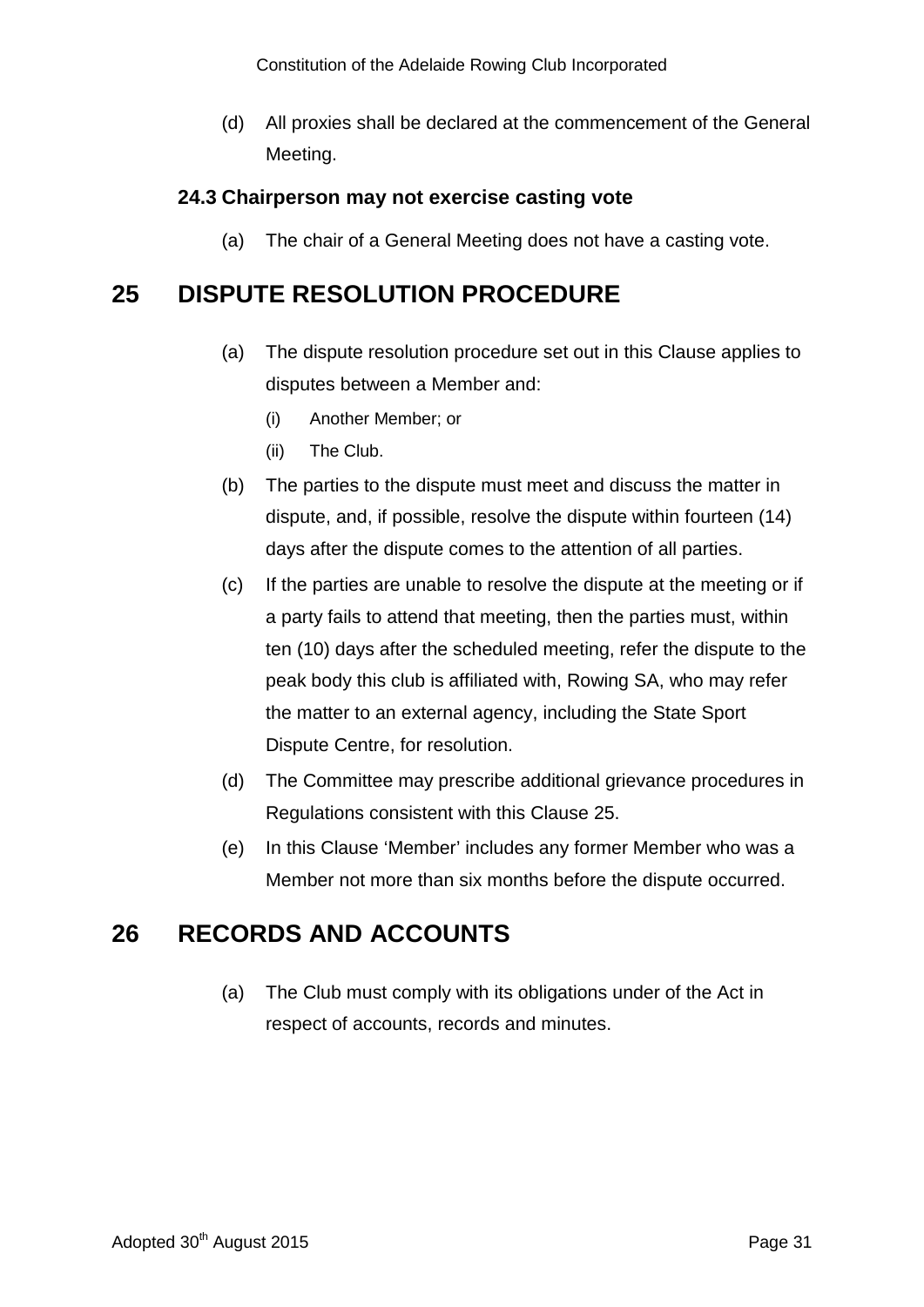# <span id="page-34-0"></span>**27 AUDITOR**

- (a) A qualified auditor must be appointed at each Annual General Meeting as the Club's auditor (Auditor) for the then current Financial Year.
- (b) Any vacancy occurring during the year in the office of Auditor must be filled by the Committee.
- (c) The Auditor has power at any time to call for the production of all books, accounts and other documents relating to the affairs of the Club.

# <span id="page-34-1"></span>**28 APPLICATION OF INCOME**

- (a) The income and property of the Club must be applied solely towards the promotion of the Objects.
- (b) Except as prescribed in this Constitution or the Act, no portion of the income or property of the Club may be paid or transferred, directly or indirectly or whether by way of dividend, bonus or otherwise, to any Member or any associate of a Member.
- (c) Subject to Clause 28(d), nothing in Clauses 28(a) or 28(b) prevents a payment in good faith to any Member.
- (d) In accordance with Clauses 3 and 28(a) where that Member is a not-for-profit entity with a similar purpose to the Club;
	- (i) For any services actually rendered to the Club whether as an employee, Committee Member or otherwise;
	- (ii) For goods supplied to the Club in the ordinary and usual course of operation;
	- (iii) For interest on money borrowed from any Member;
	- (iv) For rent for premises demised or let by any Member to the Club;
	- (v) For any reasonable out-of-pocket expenses incurred by the Member on behalf of the Club.
- (e) No payment made under Clause 28 (c) may exceed the amount ordinarily payable between ordinary commercial parties dealing at arm's length in a similar transaction.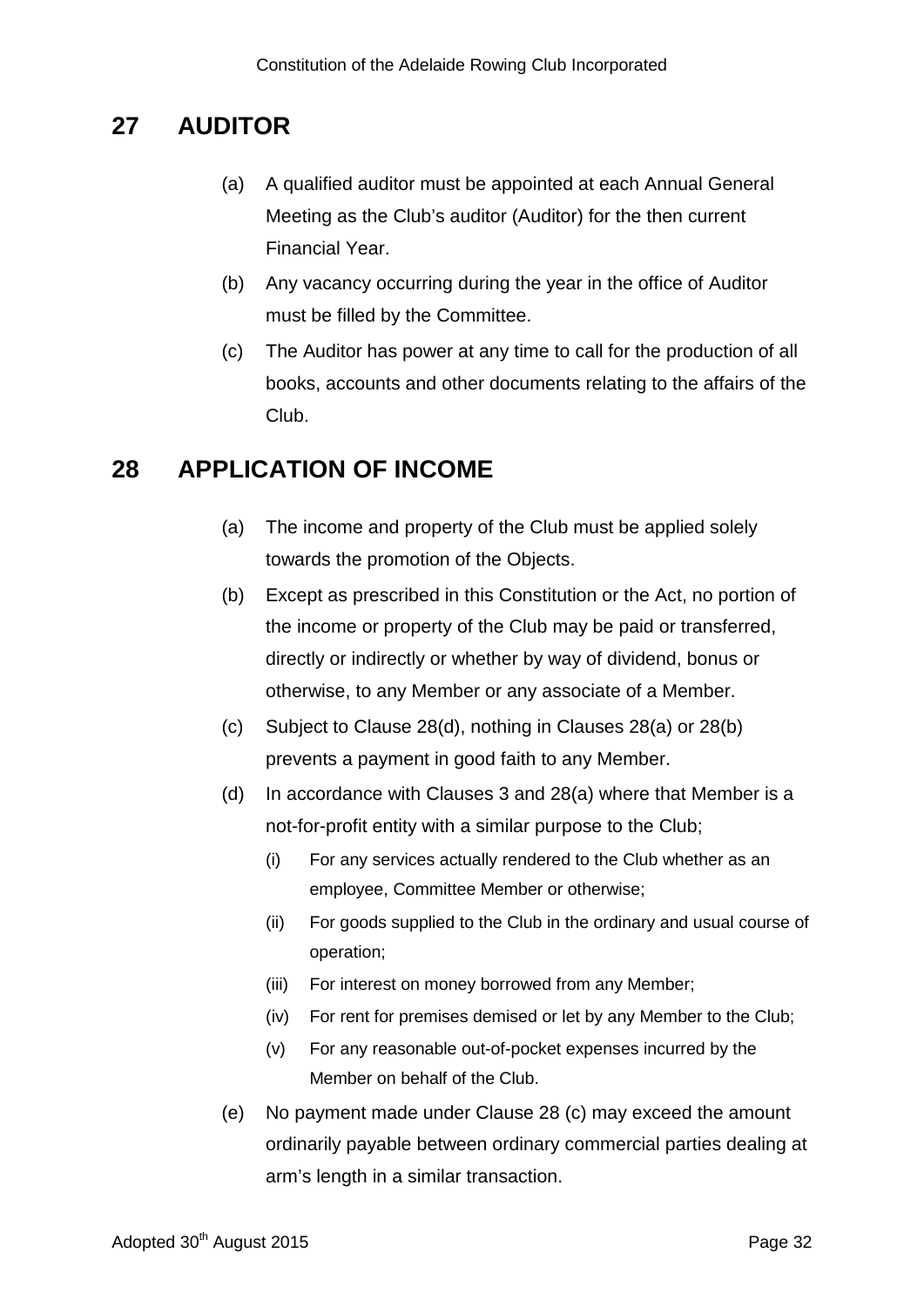# <span id="page-35-0"></span>**29 WINDING UP**

(a) Subject to this Constitution, the Club may be wound up or deregistered in accordance with the Act.

# <span id="page-35-1"></span>**30 DISTRIBUTION OF ASSETS ON WINDING UP**

- (a) If, on winding up, dissolution or deregistration of the Club and after satisfaction of all the Club's debts and liabilities, there remain surplus assets (as defined in the Act), those surplus assets must not be paid to or distributed amongst the Members, but must be distributed to another organisation, or organisations, which has objects similar to the Objects and a constitution which prohibits the distribution of income and property to Members.
- (b) The organisation, or organisations, to whom the distribution is to be made under Clause 30(a) may be determined by the Members in General Meeting at or before the time of winding up, dissolution or deregistration, and in default of a determination by the Members, by a judge of the Supreme Court of South Australia or any other Court that has jurisdiction in the matter.

# <span id="page-35-2"></span>**31 CONSTITUTION**

### **31.1 Alteration of Constitution**

- (a) Subject to Clause 31.1(b), this Constitution may be repealed or altered or a new provision may be added by Special Resolution passed at a duly convened General Meeting.
- (b) If, in the opinion of the Committee, it is necessary to amend this Constitution:
	- (i) To achieve or maintain affiliation of the Club with the SSO;
	- (ii) To comply with the SSO constitution and regulations; or
	- (iii) To achieve or maintain a particular tax status,

then, the Committee may, by Ordinary Resolution, make the amendments that it considers necessary for the purpose.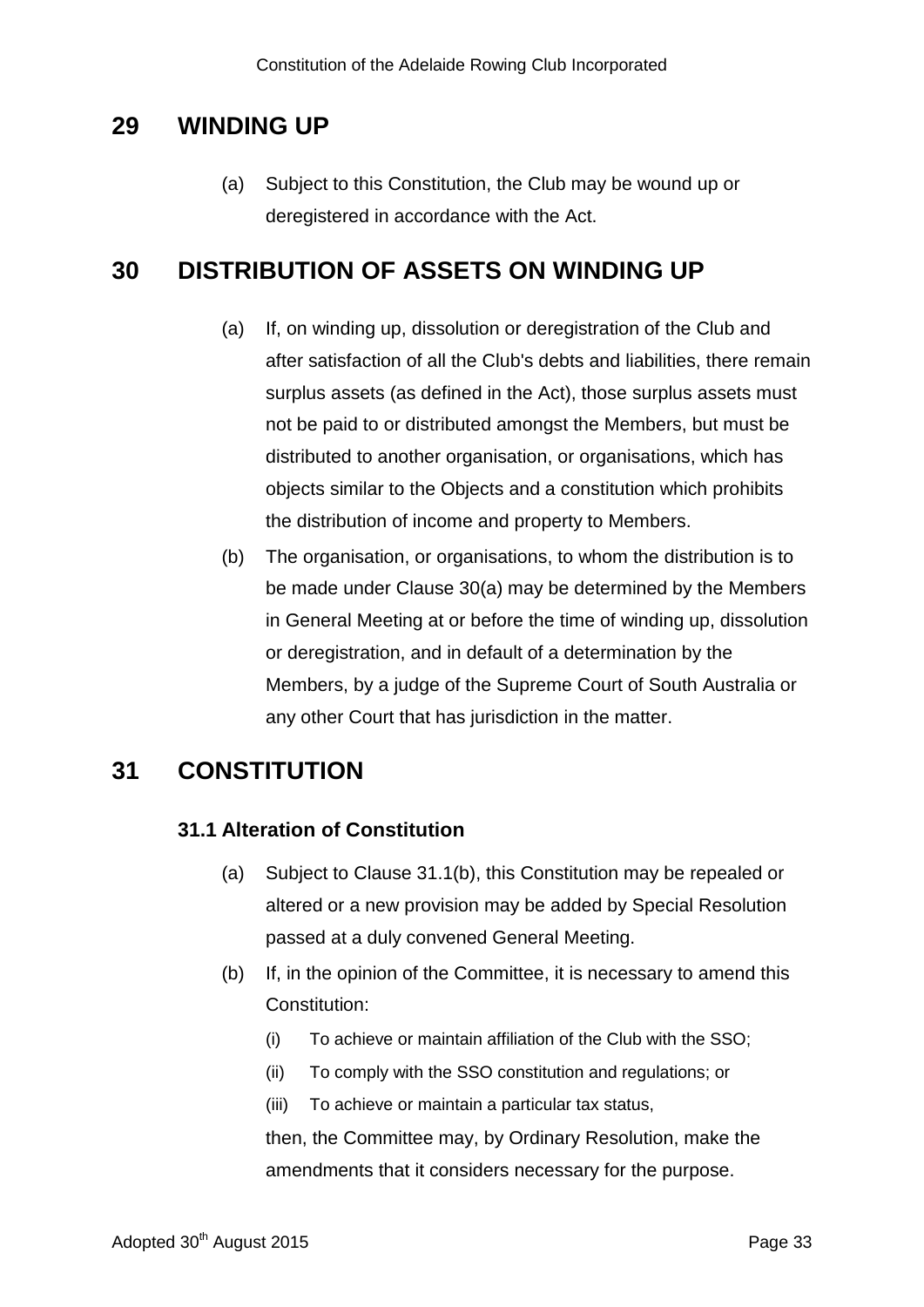# <span id="page-36-0"></span>**32 REGULATIONS**

### **32.1 Committee to Formulate Regulations**

- (a) The Committee may make and amend rules, regulations, by-laws or policies (Regulations) for the proper advancement, management and administration of the Club, the advancement of the purposes of the Club and the Sport in South Australia as it thinks necessary or desirable, including without limitation regulations governing:
	- (i) The conduct of club competitions or events (including but not limited to the rules of competition and codes of conduct);
	- (ii) The conduct of meetings;
	- (iii) The resolution of disputes;
	- (iv) Discipline of Members for breaches of this Constitution or the Regulations; and
	- (v) Any other matter in respect of which this Constitution authorises the Committee to make Regulations or which the Committee considers is necessary or appropriate for the good governance of the Club and its affairs.
- (b) The Regulations must be consistent with this Constitution, the SSO constitution and any regulations made by the SSO.

### **32.2 Regulations Binding**

(a) All Regulations are binding on the Club and all Members.

#### **32.3 Publication of Regulations**

(a) Regulations and any amendments, alterations or other changes to or interpretations of the Regulations may be communicated to Members by a notice on the Club's website or in any journal or publication which is published by or on behalf of the Club and which is circulated by the Club to the Members.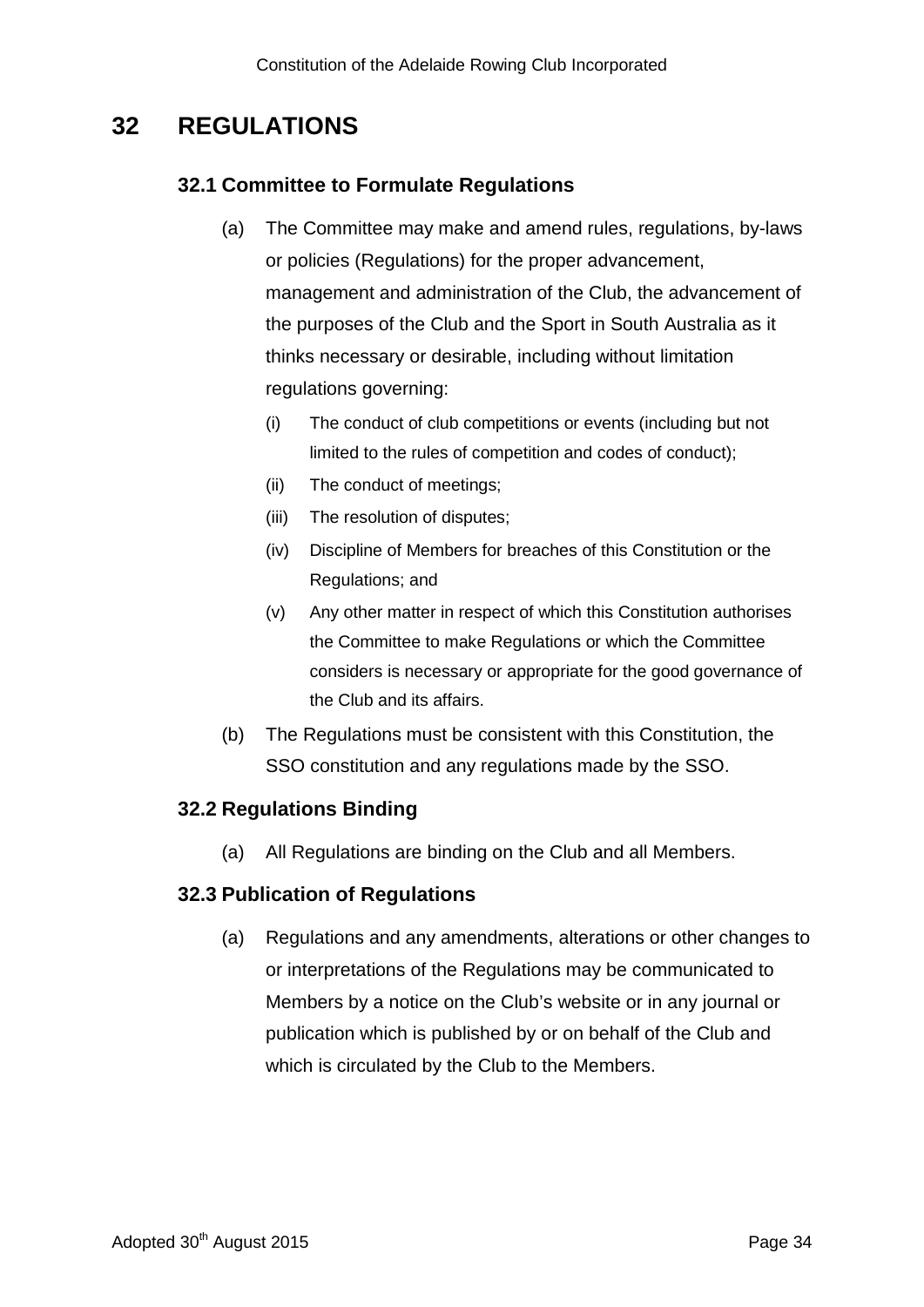# <span id="page-37-0"></span>**33 NOTICE**

- (a) Any notice required or authorised by this Constitution to be given to a Member may be served on the Member personally, or by sending it through the post in a prepaid envelope addressed to the Member at the Member's last known place of business or residence, or by facsimile, email or other electronic means or by its insertion on the Club's website or in any journal or publication which is published by or on behalf of the Club and which is circulated by the Club to its members.
- (b) Any notice required or authorised by this Constitution to be given to the Club may be served by delivering it personally to the Club at its registered office or by sending it through the post in a prepaid envelope addressed to the Club at the registered office.
- (c) A notice served by post will be taken to have been received by the recipient on the second working day after it was posted.
- (d) A notice served by facsimile, email or other electronic means will be taken to have been received by the Member two hours after it was sent.

# <span id="page-37-1"></span>**34 CLUB COLOURS AND UNIFORM**

### **34.1 Club Colours**

(a) The Club colours shall be black, red and gold in ascending order with gold always being the uppermost colour. This translates into the I'Zingari legend of "out of darkness, through fire, into light".

### **34.2 Club Shield**

(a) The design of the Club Shield shall consist of a white shield, bordered in red, black and gold edging, placed over gold crossed oars which overlap the shield, with the letters A (black), R (red), C (gold) intertwined with each other and superimposed within the white shield.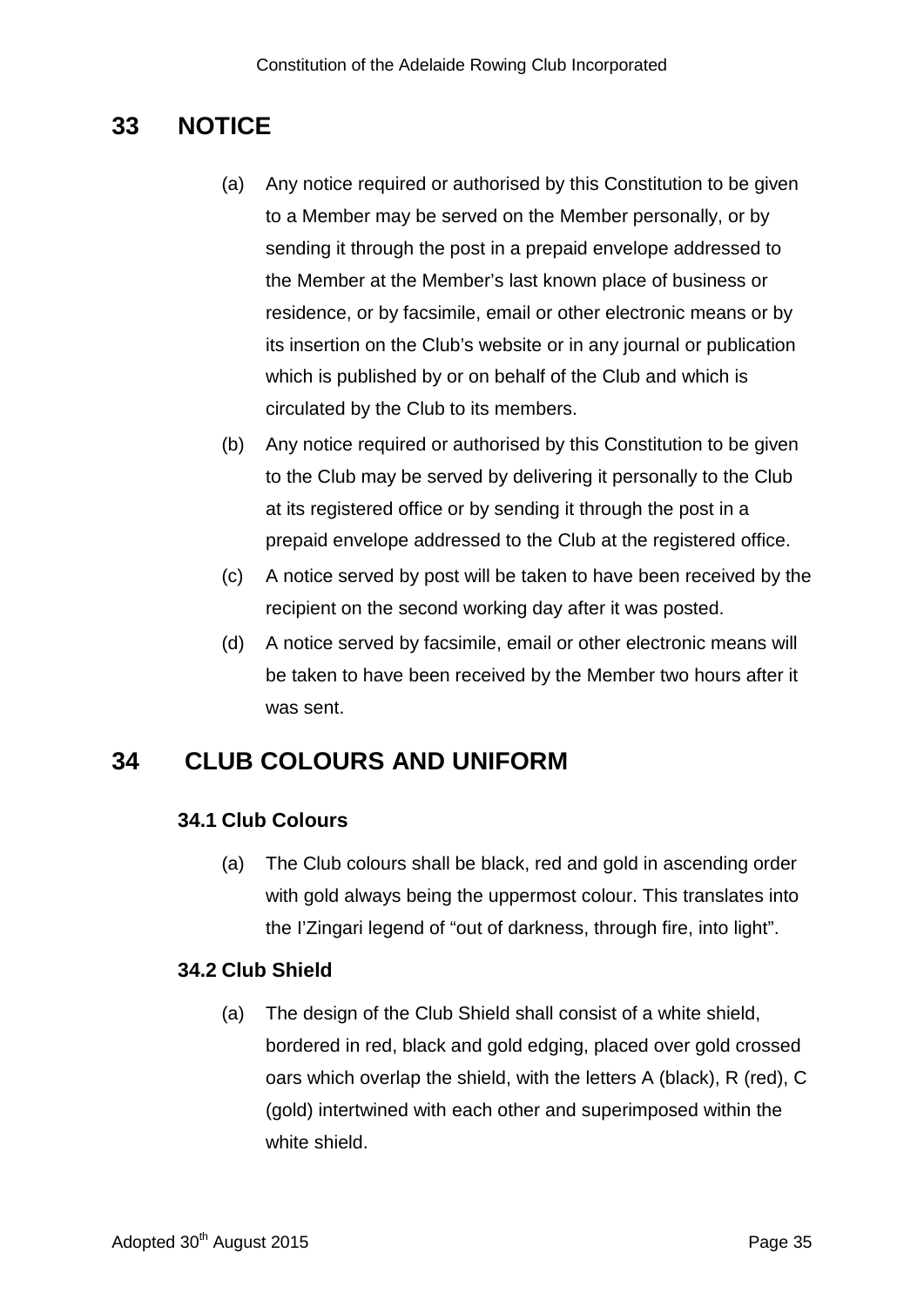#### **34.3 Uniform**

- (a) Club Blazer
	- (i) The Club Blazer shall be made from material that four centimetres wide vertical stripes of black, red and gold. The sequence begins on the wearer's right and continues clockwise around the body.
	- (ii) Approval to obtain a Club Blazer is at the discretion of the Committee. A Member may only request to obtain a Club Blazer by way of written application to the Committee. Members must be Member of the Club for a minimum of two (2) years for approval to be granted.
	- (iii) There are two types of pocket which may be assigned to a Member to affix to their Club Blazer.
		- *i. The Ordinary Pocket, which consists of a small Club Shield, approximately 5cm in diameter, embroidered onto a pocket of stripped blazer material,*
		- *ii. The Senior Pocket, which consists of a larger Club Shield, approximately 7 to 8cm in diameter, embroidered onto a pocket of plain black material.*
	- (iv) Only Members who meet the eligibility criteria as defined by Clause 34.3.(a).(v) shall be permitted to wear a Club Blazer displaying the Senior Pocket. All other Members are only eligible to wear a Club Blazer displaying the Ordinary Pocket.
	- (v) To be eligible to wear the Senior Pocket, a Member must have:
		- *i. Won at least three (3) open SA State Championships (excluding grade, or age-restricted events),*
		- *ii. Won an open National Championship or Interstate Regatta event (excluding grade, or age-restricted events),*
		- *iii. Represented South Australia in a Senior crew at the Interstate Regatta on at least three (3) occasions (excluding grade, or agerestricted events), or,*
		- *iv. Represented Australia at a senior World Championship or Olympic Games (excluding grade, or age-restricted events), or,*
		- *v. Be an Honorary Life Member of the Club.*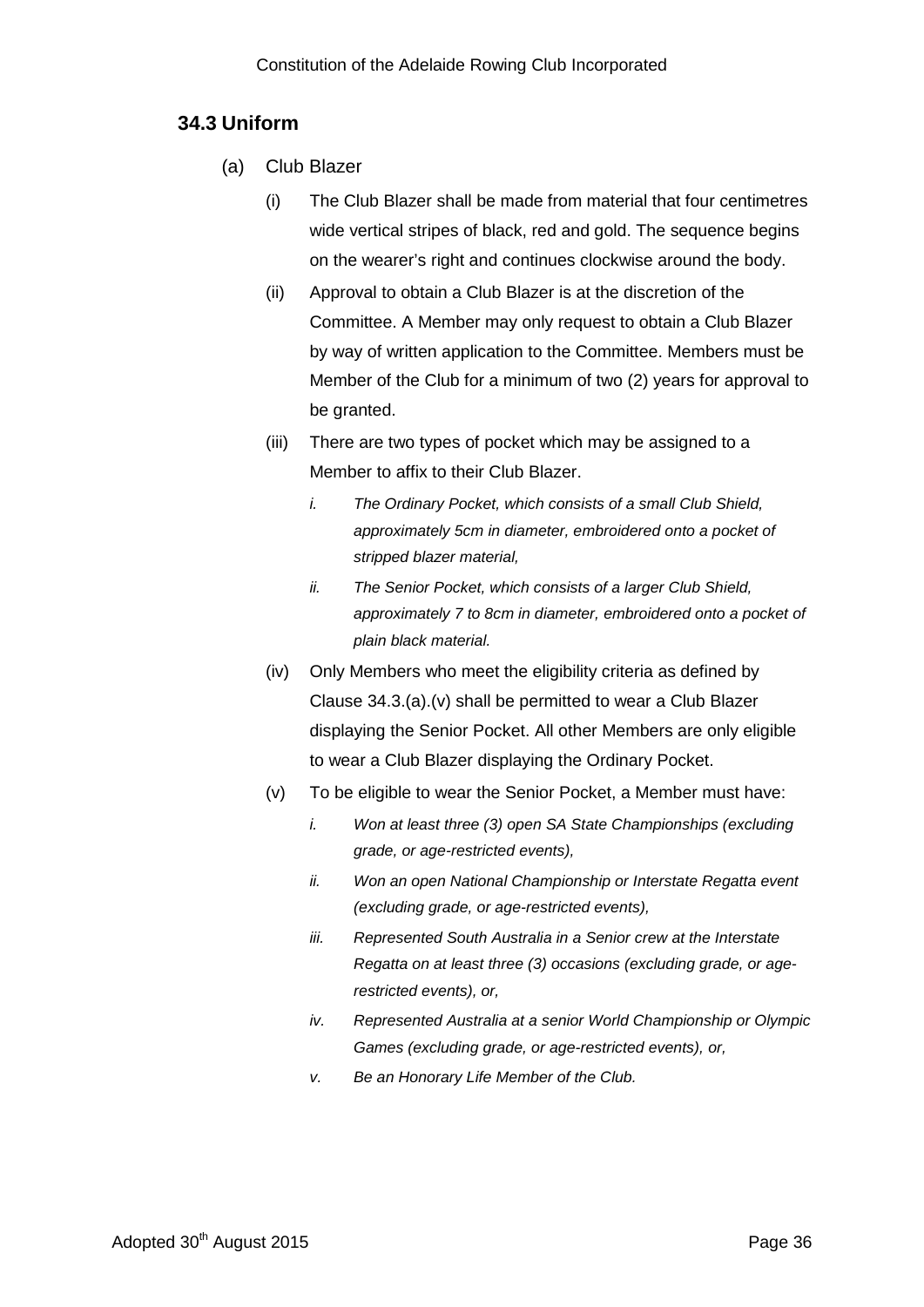- (b) I'Zingari Tie
	- (i) The I'Zingari Tie shall consist of two and a half centimetre stripes of black, red and gold. The stripes fall from the left shoulder to the right hip.
- (c) I'Zingari Cap
	- (i) The I'Zingari Cap shall consist of four centimetre broad hoops of black, red and gold ascending up the cap with gold at the crown, a black button within the uppermost gold hoop, and the Club Shield is above the peak of the cap.
- (d) Any Club articles of apparel may use these colours, subject to approval by ordinary resolution of the Committee, and be separately defined in the Regulations of the Club.

# <span id="page-39-0"></span>**35 INDEMNITY**

- (a) Every Committee Member and employee of the Club is entitled to be indemnified out of the property and assets of the Club against any liability incurred by them in their capacity as Committee Member or employee in defending any proceedings, whether civil or criminal, in which judgement is given in their favour or in which they are acquitted or in connection with any application in relation to any proceedings in which relief is granted by the Court.
- (b) The Club must indemnify its Committee Members and employees against all damages and losses (including legal costs) for which any such Committee Member or employee may be or become liable to any third party in consequence of any act or omission:
	- (i) in the case of a Committee Member, performed or made in good faith whilst acting on behalf of and with the authority, express or implied of the Club; and
	- (ii) in the case of an employee, performed or made in good faith in the course of, and within the scope of their employment by the Club.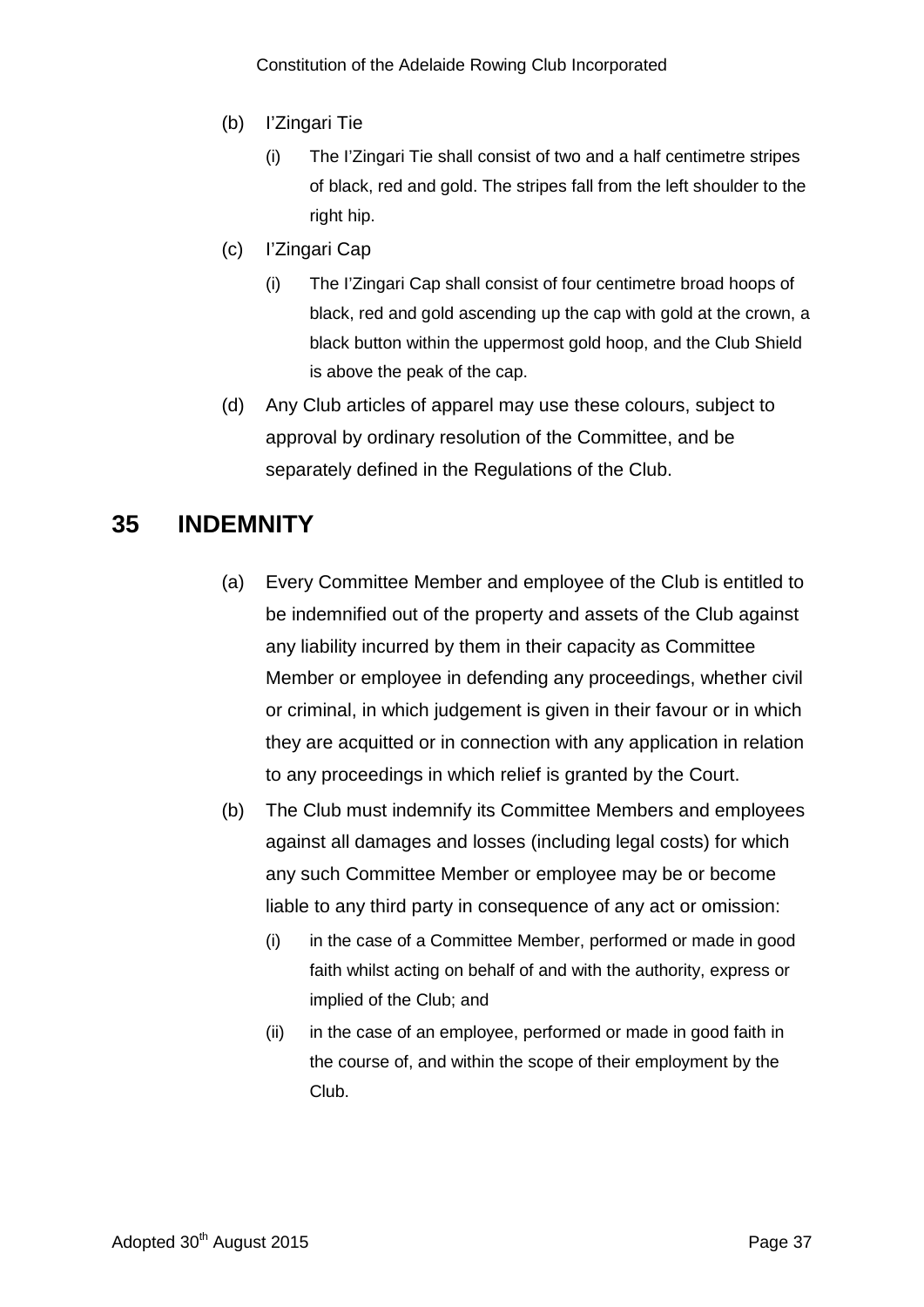# <span id="page-40-0"></span>**36 RECIPROCAL RIGHTS**

- (a) In the spirit of comradery, the Committee may enter into a reciprocal rights agreement with any rowing club located outside the Adelaide metropolitan area that shares similar values and objects as the Club. Such a club shall be referred to as a Reciprocal Club.
- (b) Upon presentation of a Letter of Introduction from the President, Captain or Secretary of a Reciprocal Club, a Member of the Reciprocal Club who may visiting Adelaide shall be permitted to use the Club's boats, equipment and facilities without charge.
	- (i) A visiting Member of Reciprocal Club shall be considered as a Temporary Member in accordance with Clause 5.8.
	- (ii) SSO registration and competition entry fees may still be charged as per Clause 5.3.(b).(ii)
- (c) Any Member may request a Letter of Introduction from the President to present to a Reciprocal Club as may be required under the terms of a reciprocal rights agreement.

# <span id="page-40-1"></span>**37 SOCIAL AFFILIATES**

- (a) The Club may offer social affiliation to any person who may wish to contribute to the social fabric of the Club without the full commitment of maintaining Member status.
- (b) A person may apply to become a Social Affiliate of the Club using the same process outlined in Clause 5.2.
- (c) Social affiliation shall be subject to payment of an annual fee, which shall be set at the discretion of the Committee.
- (d) Social affiliates are not Members of the Club, and as such, are not entitled to:
	- (i) Vote at General Meetings of the Club;
	- (ii) Hold Honorary or Committee Positions;
	- (iii) Represent the Club in competition; or,
	- (iv) To use the Club's fleet or equipment.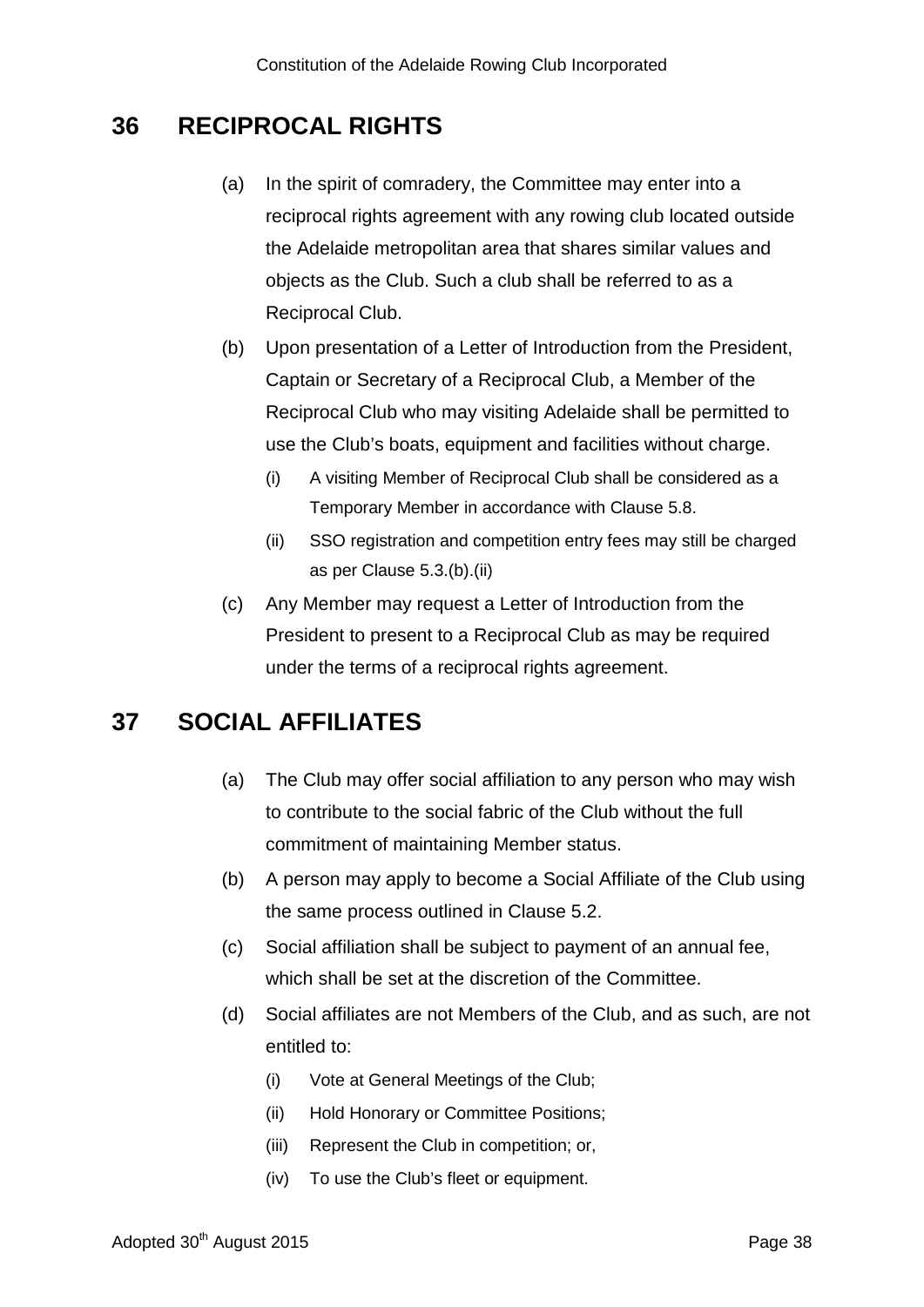(e) Social affiliates are subject to the same obligations and expectations as Members as outlined in Clauses 5.5, 5.7, 6, 7 and 32.

# <span id="page-41-0"></span>**38 I'ZINGARI FOUNDATION**

- (a) The I'Zingari Foundation (IZF) is governed by a Deed of Trust and has been charged to provide the Adelaide Rowing Club with financial security for the future through the creation of a substantial capital base which is not generally available to meet normal operating expenses, but is available to assist the Club in times of need.
- (b) As per the Deed of Trust, the Club is the sole beneficiary of the IZF.
- (c) The IZF is governed and managed by its Trustees in accordance with the Deed and is an independent entity to the Club and the Committee.
- (d) Members of the IZF who are not Members of the Club through other means shall be afforded complimentary Social Affiliate status as per Clause 37.
	- (i) No recognition or credit of this provision of this Social Affiliation shall be afforded to Members of the IZF who are also Members of the Club towards payment of subscriptions to the Club under Clause 8.
- (e) The Committee shall ensure that any substantive gifts or bequests given to the Club (in excess of \$1,000 in value) are transferred to the IZF within three (3) months of receipt, except for where the gift or bequest:
	- (i) Is non-financial in nature, or,
	- (ii) Has been made subject to specific terms and conditions which may conflict with Clause 38 (e), in which case, the Club shall honour the terms and conditions of the gift or bequest.